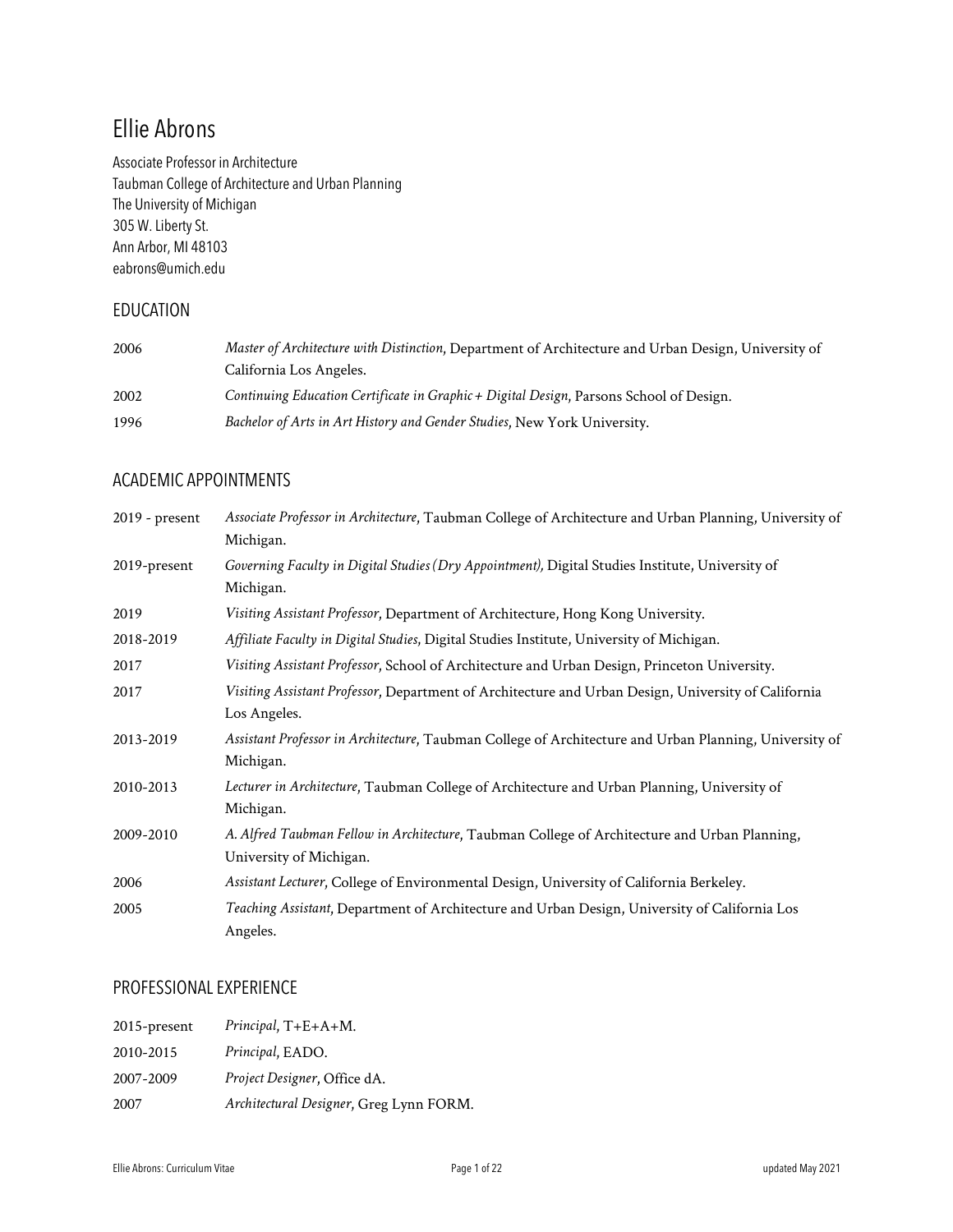| 2005-2007 | Architectural Designer, servo.         |
|-----------|----------------------------------------|
| 2004      | Architectural Intern. KoningEizenberg. |

# REGISTRATION AND PROFESSIONAL/HONORARY SOCIETIES

| current      | Registered Architect, State of Michigan, no. 1301065421.                             |
|--------------|--------------------------------------------------------------------------------------|
| 2017-2020    | NCARB Certificate, National Council of Architectural Registration Boards, no. 88702. |
| 1996-present | Member, Phi Beta Kappa Honor Society.                                                |

# HONORS & FELLOWSHIPS

| 2017      | Abrons, Ellie. MacDowell Colony Fellow, MacDowell Colony, Peterborough, NH.                                                                                                   |
|-----------|-------------------------------------------------------------------------------------------------------------------------------------------------------------------------------|
| 2011-2012 | Abrons, Ellie. Fellow in Architecture, Akademie Schloss Solitude, Stuttgart, Germany.                                                                                         |
| 2009-2010 | Abrons, Ellie. A. Alfred Taubman Fellow in Architecture, Taubman College of Architecture and Urban<br>Planning, University of Michigan, Ann Arbor, MI.                        |
| 2006      | Abrons, Ellie. Graduate with Distinction, Department of Architecture and Urban Design, University of<br>California Los Angeles (UCLA), Los Angeles, CA.                       |
| 2006      | Abrons, Ellie. AIA Certificate of Merit, American Institute of Architects (AIA).                                                                                              |
| 2005      | Abrons, Ellie. The AIA/AAF Scholarship for First Professional Degree Candidates, American Institute of<br>Architects (AIA).                                                   |
| 2005      | Abrons, Ellie. James Petit Memorial Fellowship in Architecture, Department of Architecture and Urban<br>Design, University of California Los Angeles (UCLA), Los Angeles, CA. |

# DESIGN AWARDS

| 2019 | T+E+A+M. "Clastic Order." Best of Design Award for New Materials, Honorable Mention, The<br>Architects Newspaper.                                                                                 |
|------|---------------------------------------------------------------------------------------------------------------------------------------------------------------------------------------------------|
| 2017 | T+E+A+M. "Living Picture." Best of Design Award for Temporary Installation, Winner, The Architects<br>Newspaper.                                                                                  |
| 2017 | T+E+A+M. "Living Picture." Adrian Smith Prize for the Ragdale Ring, Winner, Ragdale Foundation.                                                                                                   |
| 2011 | Abrons, Ellie, and Adam Fure and Daniel Norell. "Synthetic Gardens." The Beauty Pageant / ARCHIVE<br>Competition #4, Winning selection, Association of Collegiate Schools of Architecture (ACSA). |
| 2007 | Abrons, Ellie, and Adam Fure and Daniel Norell. "Synthetic Gardens." Environmental Tectonics<br>Competition, Shortlist Selection, Architectural Association.                                      |
| 2007 | Abrons, Ellie, and Adam Fure and Daniel Norell. "Blush." FEIDAD Award Competition, Top Ten<br>Finalist, Far Eastern International Digital Architectural Design Awards.                            |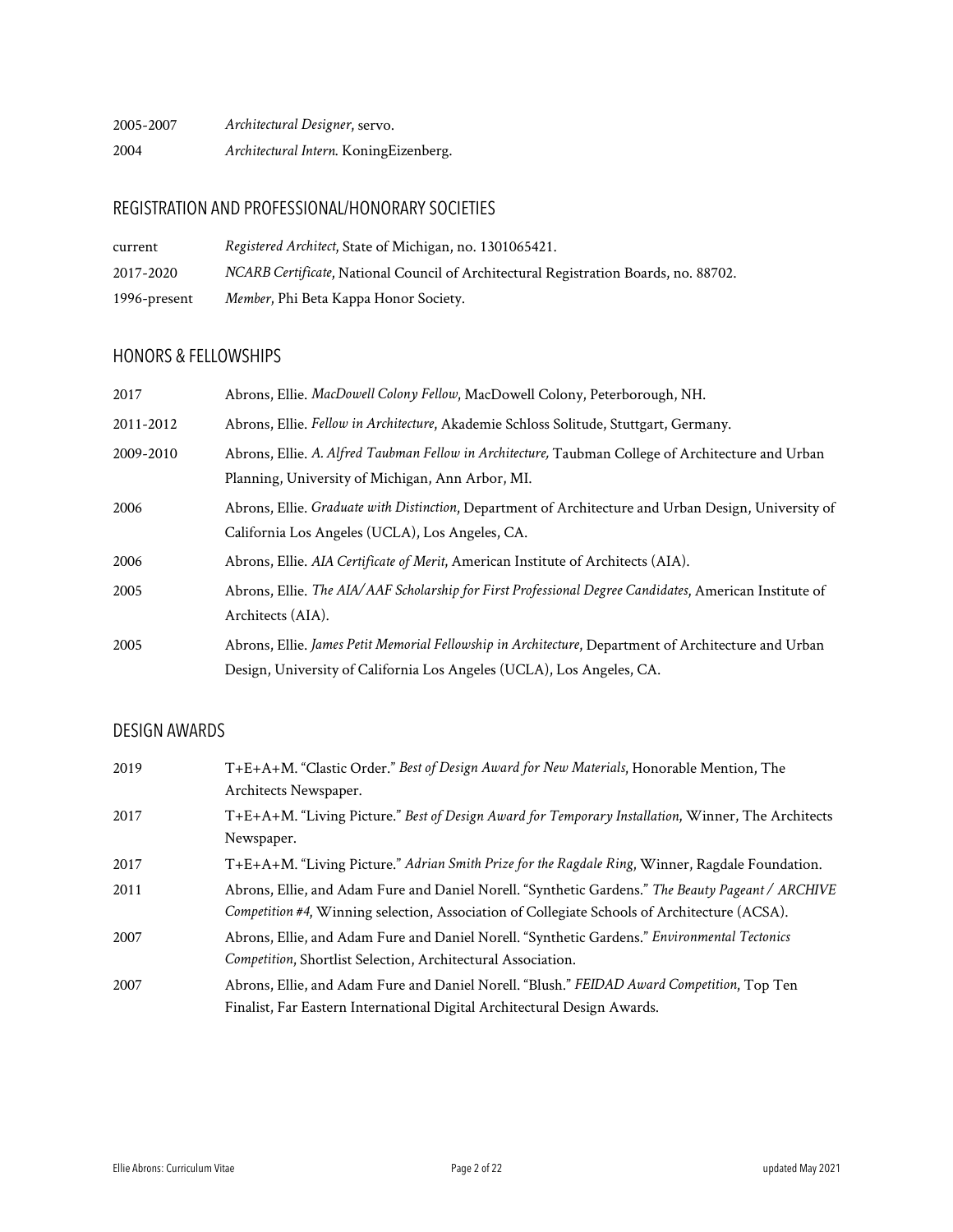# SCHOLARSHIP & CREATIVE WORK

#### EXHIBITED WORK

| 2020 | T+E+A+M. "Northwood ADU." Building Practice, curated by Molly Hunker and Kyle Miller, Syracuse<br>University School of Architecture, Invited group exhibition, deferred due to Covid-19.                                                                             |
|------|----------------------------------------------------------------------------------------------------------------------------------------------------------------------------------------------------------------------------------------------------------------------|
| 2020 | T+E+A+M. "Material Samples." Objects in Fulfilled, curated by Ashley Bigham. Knowlton School of<br>Architecture, Ohio State University, Invited group exhibition.                                                                                                    |
| 2020 | T+E+A+M. "Living Picture." Drawing in Drawing Codes: Experimental Protocols of Architectural<br>Representation, Vol II, curated by Andrew Kudless and Adam Marcus, University of Washington,<br>Seattle, Invited group exhibition.                                   |
| 2020 | T+E+A+M. "Living Picture." Drawing in Drawing Codes: Experimental Protocols of Architectural<br>Representation, Vol II, curated by Andrew Kudless and Adam Marcus, California College of the Arts,<br>San Francisco, Invited group exhibition.                       |
| 2019 | T+E+A+M. "Living Picture." Drawing in Drawing Codes: Experimental Protocols of Architectural<br>Representation, Vol II, curated by Andrew Kudless and Adam Marcus, University of Virginia School of<br>Architecture, Invited group exhibition.                       |
| 2019 | T+E+A+M. Models on View, Armstrong Gallery, College of Architecture and Environmental Design,<br>Kent State University, Invited solo exhibition.                                                                                                                     |
| 2019 | T+E+A+M. "Living Picture." Drawing in Drawing Codes: Experimental Protocols of Architectural<br>Representation, Vol II, curated by Andrew Kudless and Adam Marcus, Irwin S. Chanin School of<br>Architecture of The Cooper Union, Invited group exhibition.          |
| 2019 | Abrons, Ellie. "Inside Things." Models in Ambiguous Territory: Architecture, Landscape, and the<br>Postnatural, curated by Cathryn Dwyre, Chris Perry, David Salomon, and Kathy Velikov, Pratt<br>Institute. Invited group exhibition.                               |
| 2018 | T+E+A+M. "A Range Life." Model and drawings in 44 Low-Resolution Houses, curated by Michael<br>Meredith, Princeton School of Architecture Gallery, Invited group exhibition.                                                                                         |
| 2018 | T+E+A+M. "Living Picture." Animation and drawings in Ring of Rings, curated by Galo Canizares,<br>Stephanie Sang Delgado, and Jonathan Rieke, The Center for Architecture and Design. Invited group<br>exhibition.                                                   |
| 2018 | Abrons, Ellie. "Inside Things." Models in Ambiguous Territory: Architecture, Landscape, and the<br>Postnatural, curated by Cathryn Dwyre, Chris Perry, David Salomon, and Kathy Velikov, University<br>of Virginia School of Architecture. Invited group exhibition. |
| 2018 | T+E+A+M. "Additional Address." Model and drawings in Adjacencies, curated by Nate Hume, Yale<br>School of Architecture. Invited group exhibition.                                                                                                                    |
| 2018 | T+E+A+M. "Space Saver." Chair in 24x24x24, curated by Benjamin Cadena, Chris Leong, Dominique<br>Leong, Koray Duman, Miriam Peterson, Nathan Rich, and Ryan Brooke Thomas, Storefront for Art<br>and Architecture. Invited group exhibition.                         |
| 2018 | T+E+A+M. "Tempietto On Mylar." Drawing in Tempietto Exemplum, curated by Spencer Fried and<br>Amanda Iglesias, Yale School of Architecture. Invited group exhibition.                                                                                                |
| 2018 | T+E+A+M. "A Range Life." Drawings in Inscriptions: Architecture Before Speech, curated by K. Michael<br>Hays and Andrew Holder, Harvard University Druker Design Gallery. Invited group exhibition.                                                                  |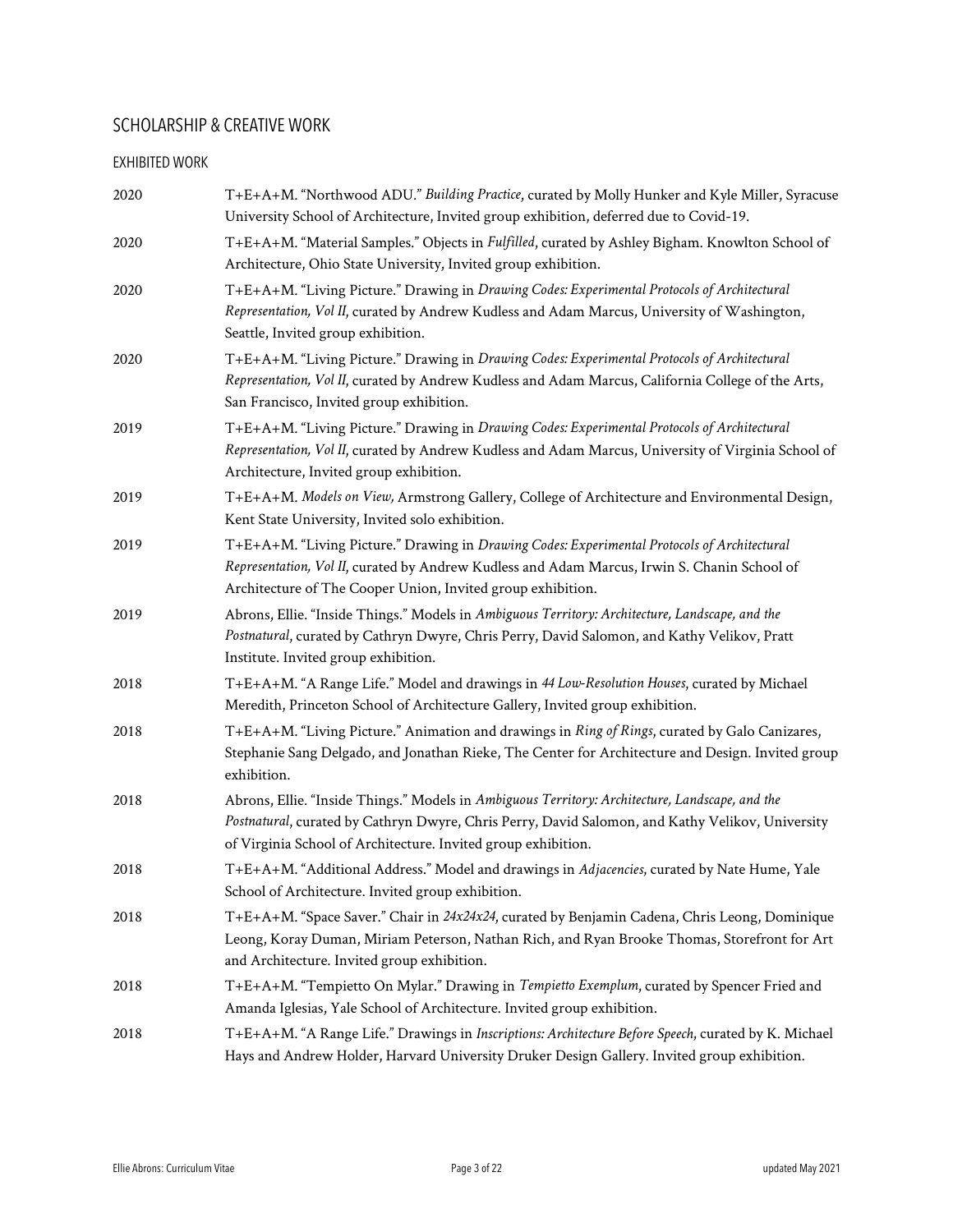| 2018 | T+E+A+M. "Detroit Reassembly Plant." Drawings in Inscriptions: Architecture Before Speech, curated by<br>K. Michael Hays and Andrew Holder, Harvard University Druker Design Gallery. Invited group<br>exhibition.                                                                               |
|------|--------------------------------------------------------------------------------------------------------------------------------------------------------------------------------------------------------------------------------------------------------------------------------------------------|
| 2018 | Abrons, Ellie. "Inside Things." Drawings in Inscriptions: Architecture Before Speech, curated by K.<br>Michael Hays and Andrew Holder, Harvard University Druker Design Gallery. Invited group<br>exhibition.                                                                                    |
| 2018 | Abrons, Ellie, and Adam Fure. "Texture Tectonics." Images in Inscriptions: Architecture Before Speech,<br>curated by K. Michael Hays and Andrew Holder, Harvard University Druker Design Gallery. Invited<br>group exhibition.                                                                   |
| 2017 | Abrons, Ellie. "Inside Things." Models in Ambiguous Territory: Architecture, Landscape, and the<br>Postnatural, curated by Cathryn Dwyre, Chris Perry, David Salomon, and Kathy Velikov, University<br>of Michigan Taubman College of Architecture and Urban Planning. Invited group exhibition. |
| 2017 | T+E+A+M. "Clastic Order." Full-scale installation in Designing Material Innovation, curated by<br>Jonathan Massey, College of Creative Arts (CCA). Invited group exhibition.                                                                                                                     |
| 2017 | T+E+A+M. "Ghostbox." Model in Make New History: The Chicago Architecture Biennial, Co-Artistic<br>Directors Sharon Johnston and Mark Lee, The Chicago Cultural Center. Invited group exhibition.                                                                                                 |
| 2017 | T+E+A+M. "Detroit Reassembly Plant." Model and drawings in The Architectural Imagination, curated<br>by Cynthia Davidson and Monica Ponce de Leon, a+d Museum. Juried group exhibition.                                                                                                          |
| 2017 | T+E+A+M. "Detroit Reassembly Plant." Model and drawings in The Architectural Imagination, curated<br>by Cynthia Davidson and Monica Ponce de Leon, Museum of Contemporary Art Detroit (MOCAD).<br>Juried group exhibition.                                                                       |
| 2017 | T+E+A+M. "Detroit Reassembly Plant." Drawings in Present Tense, curated by Kyle Miller, Syracuse<br>University in Florence. Invited group exhibition.                                                                                                                                            |
| 2016 | T+E+A+M. "Cones." Objects in The Army That You Have, curated by Marian Glebes, Maryland<br>Institute College of Art. Invited group exhibition.                                                                                                                                                   |
| 2016 | Abrons, Ellie, and Adam Fure. "Another Rock." Model in Secret Life of Buildings: Objects, University of<br>Texas at Austin. Juried group exhibition.                                                                                                                                             |
| 2016 | T+E+A+M. "Rummage." Model and drawing in Sharing Models: Manhattanisms, curated by Eva<br>Franch i Gilabert, Storefront for Art and Architecture. Invited group exhibition.                                                                                                                      |
| 2016 | T+E+A+M. "Detroit Reassembly Plant." Model and drawings in The Architectural Imagination, curated<br>by Cynthia Davidson and Monica Ponce de Leon, U.S. Pavilion at the Venice Architecture Biennale.<br>Juried group exhibition.                                                                |
| 2016 | Abrons, Ellie. Inside Things, curated by Hernan Diaz-Alonso, SCI-Arc Library Gallery. Invited solo<br>exhibition.                                                                                                                                                                                |
| 2016 | Abrons, Ellie, and Adam Fure. "Selected Works." Drawings and photographs in Ellie Abrons/EADO +<br>Adam Fure/SIFT Studio, curated by Joshua Taron, University of Calgary Faculty of Environmental<br>Design Gallery. Invited joint exhibition.                                                   |
| 2015 | Abrons, Ellie, and Adam Fure. "Texture Tectonics." Drawings and photographs in ACADIA 15<br>Computational Ecologies: Design in the Anthropocene, University of Cincinnati. Peer-reviewed<br>conference exhibition.                                                                               |
| 2015 | Abrons, Ellie, and Adam Fure. "Mirror Mirror." Drawings in Drawn: Celebrating 50 Years Of A.UD<br>Alumni And Faculty Work, UCLA Perloff Gallery. Invited group exhibition.                                                                                                                       |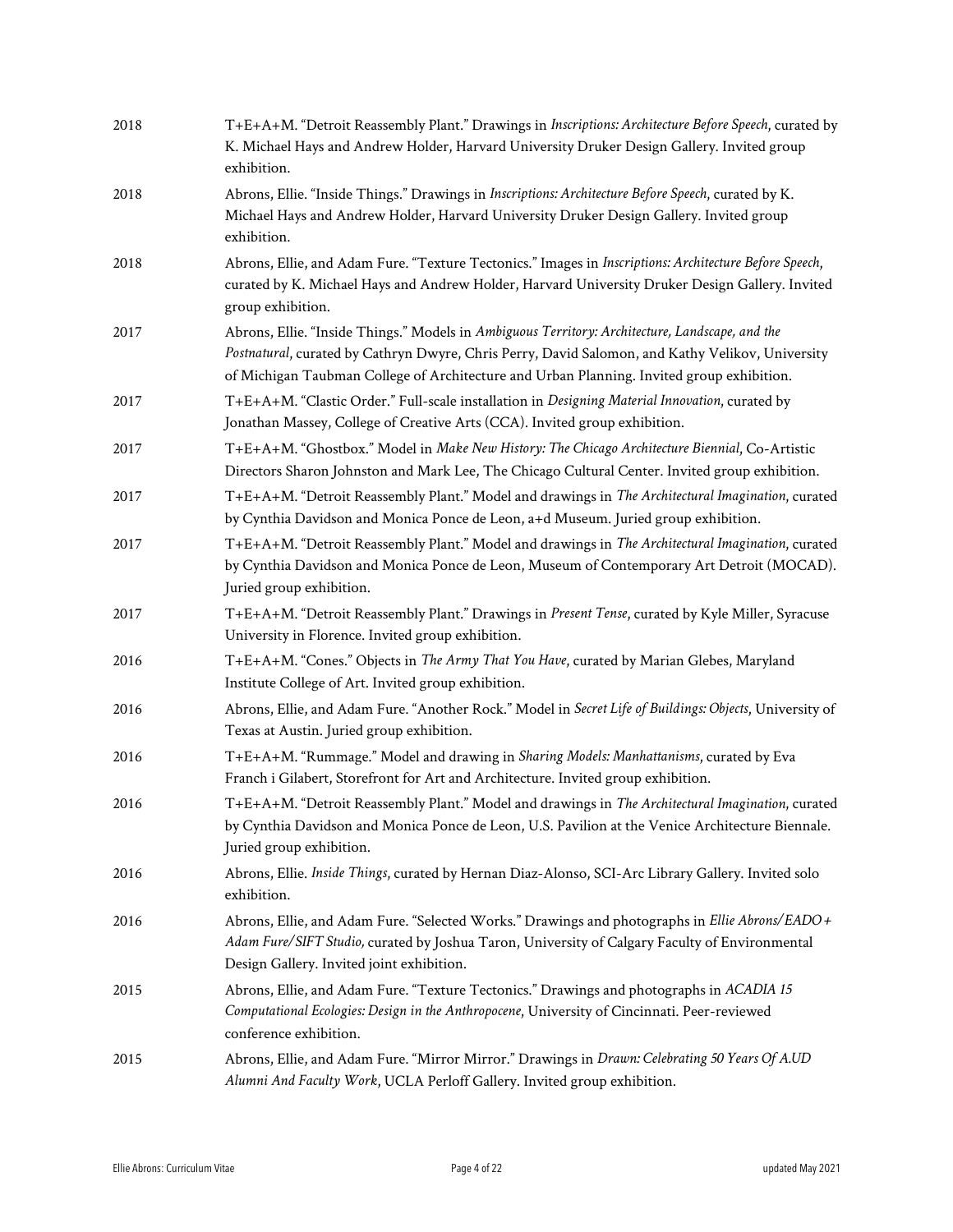| 2015 | Abrons, Ellie, and Adam Fure. "Texture Tectonics." Models and drawings in Research Through<br>Making, Taubman College of Architecture and Urban Planning Liberty Annex Gallery. Juried group<br>exhibition.                                                                                     |
|------|-------------------------------------------------------------------------------------------------------------------------------------------------------------------------------------------------------------------------------------------------------------------------------------------------|
| 2014 | Abrons, Ellie. "Peep Peep." Photographs in Possible Mediums, curated by Kelly Bair, Kristy Balliet,<br>Adam Fure, and Kyle Miller, Syracuse University Fischer Center. Invited group exhibition.                                                                                                |
| 2014 | Abrons, Ellie, and Adam Fure, and Andrew Holder. "City of Our Youth." Drawings in Research on the<br>City, Taubman College of Architecture and Urban Planning Liberty Annex Gallery. Juried group<br>exhibition.                                                                                |
| 2014 | Abrons, Ellie. "Dear Mayor Hieftje." Text in Letters to the Mayor, curated Eva Franch i Gilabert,<br>Storefront for Art and Architecture. Invited group exhibition.                                                                                                                             |
| 2014 | Abrons, Ellie. "Peep Peep." Models exhibited in Possible Mediums, curated by Kelly Bair, Kristy Balliet,<br>Adam Fure, and Kyle Miller, Taubman College of Architecture and Urban Planning Liberty Annex<br>Gallery. Invited group exhibition.                                                  |
| 2014 | Abrons, Ellie. "Looking Glass." Models exhibited in Possible Mediums, curated by Kelly Bair, Kristy<br>Balliet, Adam Fure, and Kyle Miller, Taubman College of Architecture and Urban Planning Liberty<br>Annex Gallery. Invited group exhibition.                                              |
| 2013 | Abrons, Ellie. "Peep Peep." Objects in Architecture and, curated by Jean-Baptiste Joly, Akademie<br>Schloss Solitude. Invited group exhibition.                                                                                                                                                 |
| 2013 | Abrons, Ellie, and Adam Fure, James Graham, Meredith Miller, Thom Moran, Catie Newell, Troy<br>Schaum and Rosalyne Shieh. "Grounds for Detroit." Photographs in Projects for the 2012 Venice<br>Biennale, Taubman College of Architecture and Urban Planning Gallery. Invited group exhibition. |
| 2013 | Abrons, Ellie, and Adam Fure. "Stubble Step." Photographs in Projects for the 2012 Venice Biennale,<br>Taubman College of Architecture and Urban Planning Gallery. Invited group exhibition.                                                                                                    |
| 2012 | Abrons, Ellie, and Adam Fure, James Graham, Meredith Miller, Thom Moran, Catie Newell, Troy<br>Schaum and Rosalyne Shieh. "Grounds for Detroit." Full-scale installation in Common Ground, curated<br>by David Chipperfield, Venice Architecture Biennale. Invited group exhibition.            |
| 2012 | Abrons, Ellie, and Adam Fure. "Stubble Step." Full-scale installation in Common Ground, curated by<br>David Chipperfield, Venice Architecture Biennale. Invited group exhibition.                                                                                                               |
| 2012 | Abrons, Ellie, and Adam Fure. "Tingle Room." Drawings in Installed, Taubman College of<br>Architecture and Urban Planning Gallery. Invited group exhibition.                                                                                                                                    |
| 2012 | Abrons, Ellie, and Adam Fure. "Tingle Room." ACSA 100: Digital Aptitudes, Massachusetts Institute of<br>Technology. Peer-reviewed conference exhibition.                                                                                                                                        |
| 2010 | Abrons, Ellie, and Meredith Miller, Thom Moran, Catie Newell, and Rosalyne Shieh. Five Fellows: Full<br>Scale, Taubman College of Architecture and Urban Planning Gallery. Awarded exhibition.                                                                                                  |
| 2010 | Abrons, Ellie, and Adam Fure. "Tingle Room." Five Fellows: Full Scale, 13178 Moran St., Detroit, MI.<br>Awarded exhibition.                                                                                                                                                                     |
| 2007 | Abrons, Ellie, and Adam Fure and Daniel Norell. "Synthetic Gardens." Drawings in Environmental<br>Tectonics: Forming Climatic Change, Architecture Association. Juried group exhibition.                                                                                                        |
| 2006 | Abrons, Ellie, and Adam Fure and Daniel Norell. "Synthetic Gardens" Model and drawings in 2x8:<br>Swell, a+d Museum. Juried group exhibition.                                                                                                                                                   |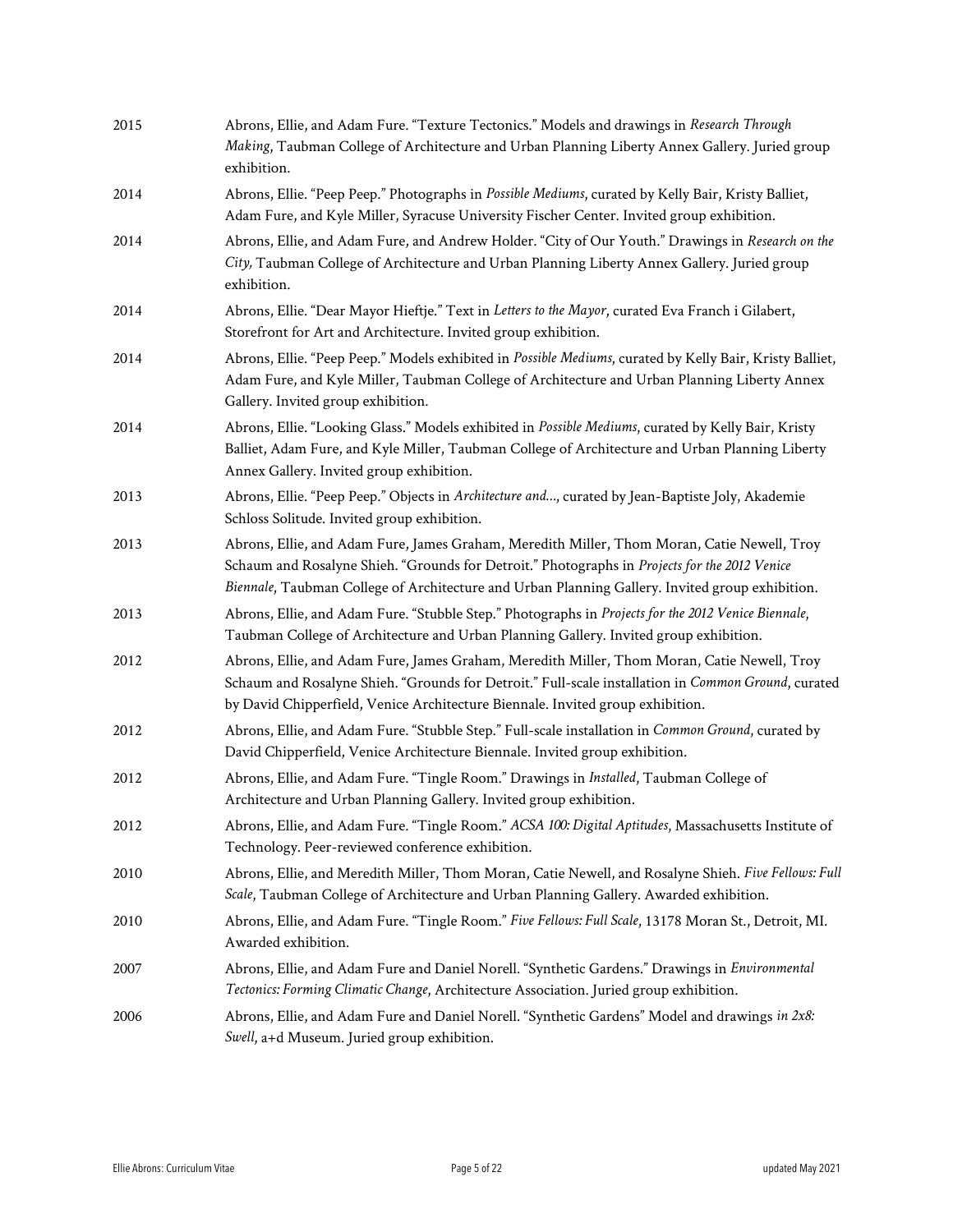# CONFERENCES, SYMPOSIA, AND EXHIBITIONS AS CONVENER AND CURATOR

| 2019 | Abrons, Ellie, and Adam Fure and Andrew Holder, co-conveners. Practice Session No. 9: NADAAA with<br>Barbara Bestor and Peggy Deamer. University of Michigan Taubman College of Architecture and Urban<br>Planning, November 2019.                               |
|------|------------------------------------------------------------------------------------------------------------------------------------------------------------------------------------------------------------------------------------------------------------------|
| 2019 | Abrons, Ellie, and Megan Ankerson, McLain Clutter, Paul Conway, Adam Fure, Sarah Murray, and<br>Lisa Nakamura, co-conveners. Living a Digital Life: Objects, Environments, Power. Michigan Meeting,<br>University of Michigan Rackham Graduate School, May 2019. |
| 2019 | Abrons, Ellie, and Megan Ankerson, McLain Clutter, Paul Conway, Adam Fure, Sarah Murray, and<br>Lisa Nakamura, co-conveners. Living in Digital Environments. Winter Symposium: Michigan Meeting,<br>University of Michigan Rackham Graduate School, March 2019.  |
| 2019 | Abrons, Ellie, and Adam Fure and Andrew Holder, co-conveners. Practice Session No. 8: Office for<br>Political Innovation with Brett Steele and Marrikka Trotter. University of Michigan Taubman College of<br>Architecture and Urban Planning, February 2019.    |
| 2019 | Abrons, Ellie, and Adam Fure and Andrew Holder, co-conveners. Practice Session No. 7: Welcome<br>Projects with Brett Steele and Marrikka Trotter. University of Michigan Taubman College of<br>Architecture and Urban Planning, February 2019.                   |
| 2018 | Abrons, Ellie, and Megan Ankerson, McLain Clutter, Paul Conway, Adam Fure, Sarah Murray, and<br>Lisa Nakamura, co-conveners. Living with/in Digital Objects. Fall Symposium: Michigan Meeting,<br>University of Michigan Rackham Graduate School, October 2018.  |
| 2018 | Abrons, Ellie, and Adam Fure, co-curators. Becoming Digital: Exhibition. University of Michigan<br>Taubman College of Architecture and Urban Planning Gallery, February 2018.                                                                                    |
| 2018 | Abrons, Ellie, and McLain Clutter, and Adam Fure, co-conveners. Becoming Digital: Conference.<br>University of Michigan Taubman College of Architecture and Urban Planning, February 2018.                                                                       |
| 2018 | Abrons, Ellie, and Adam Fure and Andrew Holder, co-conveners. Practice Session No. 6: Point Supreme<br>with Catherine Ingraham and Shumi Bose. University of Michigan Taubman College of Architecture and<br>Urban Planning, February 2018.                      |
| 2017 | Abrons, Ellie, and Adam Fure, co-conveners. Becoming Digital: Workshop No. 3 with LAMAS.<br>University of Michigan Taubman College of Architecture and Urban Planning, November 2017.                                                                            |
| 2017 | Abrons, Ellie, and Adam Fure, co-conveners. Becoming Digital: Workshop No. 2 with Curtis Roth.<br>University of Michigan Taubman College of Architecture and Urban Planning, November 2017.                                                                      |
| 2017 | Abrons, Ellie, and Adam Fure and Andrew Holder, co-conveners. Practice Session No. 5: Ensamble<br>Studio with Giovanna Borasi and Nader Tehrani. University of Michigan Taubman College of<br>Architecture and Urban Planning, October 2017.                     |
| 2017 | Abrons, Ellie, and Adam Fure, co-conveners. Becoming Digital: Workshop No. 1 with MILLIONS.<br>University of Michigan Taubman College of Architecture and Urban Planning, October 2017.                                                                          |
| 2017 | Abrons, Ellie, and Adam Fure and Andrew Holder, co-conveners. Practice Session No. 4: Johnston<br>Marklee Architects with Jonathan Massey and Penelope Dean. University of Michigan Taubman College of<br>Architecture and Urban Planning, February 2017.        |
| 2016 | Abrons, Ellie, and Adam Fure and Andrew Holder, co-conveners. Practice Session No. 3: Neil M. Denari<br>Architects with Dora Epstein-Jones and Ana Miljacki. University of Michigan Taubman College of<br>Architecture and Urban Planning, October 2016.         |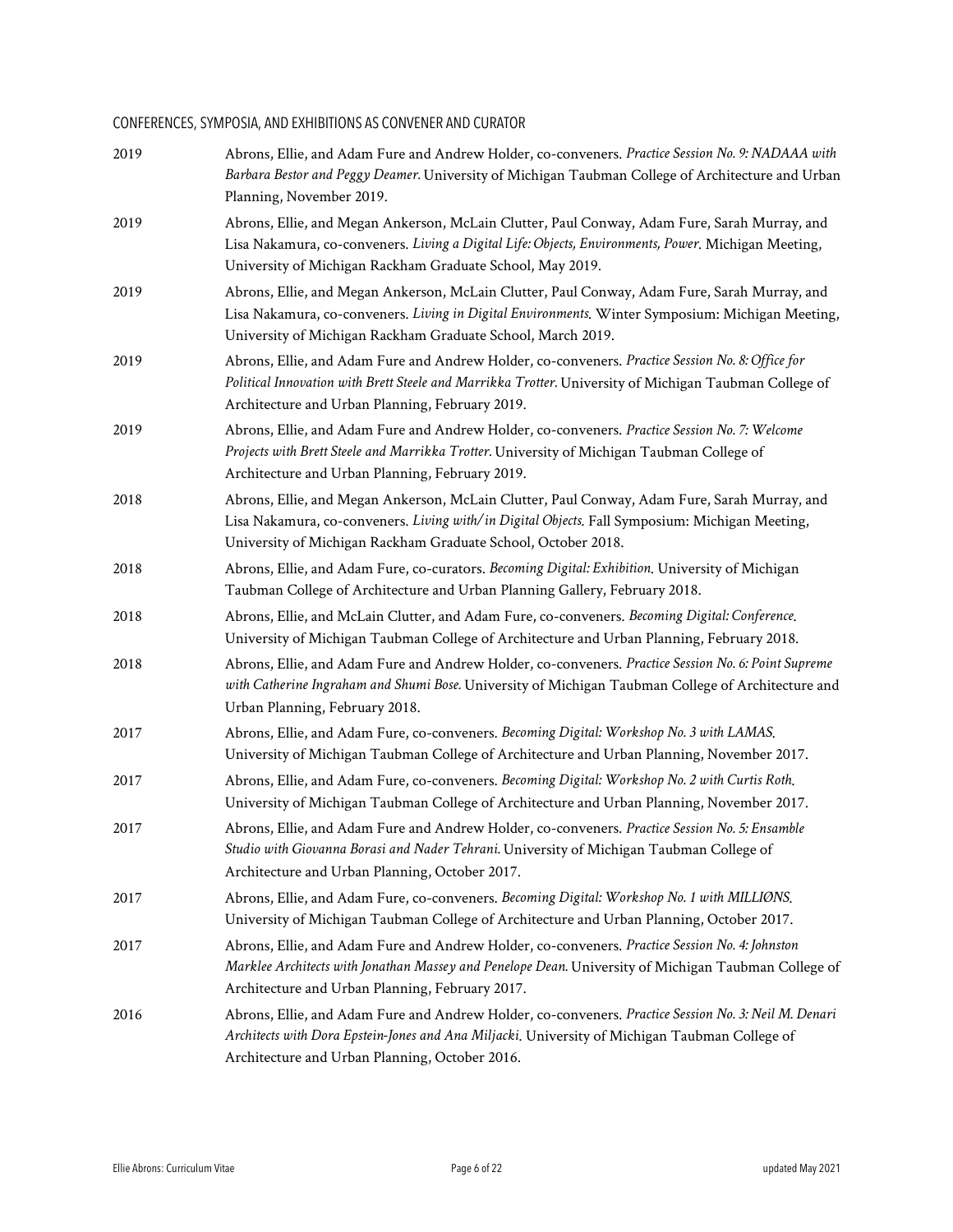| 2016 | Abrons, Ellie, and Adam Fure and Andrew Holder, co-conveners. Practice Session No. 2: Sam Jacob    |
|------|----------------------------------------------------------------------------------------------------|
|      | Studio with Michael Osman and Sarah Whiting, University of Michigan Taubman College of             |
|      | Architecture and Urban Planning, January 2016.                                                     |
| 2015 | Abrons, Ellie, and Adam Fure and Andrew Holder, co-conveners. Practice Session No. 1: MOS with     |
|      | Sylvia Lavin and Andrew Zago. University of Michigan Taubman College of Architecture and Urban     |
|      | Planning, November 2015.                                                                           |
| 2012 | Abrons, Ellie, and Adam Fure, James Graham, Meredith Miller, Thom Moran, Catie Newell, Troy        |
|      | Schaum and Rosalyne Shieh, co-curators. Grounds for Detroit. Venice Architecture Biennale, August, |
|      | 2012 – November 2012                                                                               |

#### EDITED VOLUMES

| 2019 | Abrons, Ellie, and Nick Axel, McLain Clutter, Adam Fure, and Nikolaus Hirsch. Becoming Digital. e- |
|------|----------------------------------------------------------------------------------------------------|
|      | flux Architecture, January 2019, https://www.e-flux.com/architecture/becoming-digital/.            |

### BOOK CHAPTERS

| forthcoming | Abrons, Ellie. "Indistinguishable." Ambiguous Territory: Architecture, Landscape and the Postnatural,<br>edited by Cathryn Dwyre, Chris Perry, David Salomon, and Kathy Velikov, Actar Publishers,<br>Accepted for publication, forthcoming 2021 |
|-------------|--------------------------------------------------------------------------------------------------------------------------------------------------------------------------------------------------------------------------------------------------|
| 2019        | Abrons, Ellie. "Foreword." Digital Fabrications: Designer Stories for a Software-Based Planet, by Galo<br>Canizares, Applied Research and Design Publishing, 2019, pp. 7-11                                                                      |
| 2019        | Abrons, Ellie. "Author After Author." Authorship: Discourse, A Series on Architecture, edited by Mónica<br>Ponce de León, Princeton University Press, 2019, pp. 4-15.                                                                            |
| 2018        | Abrons, Ellie. "Alt Rock." Possible Mediums, edited by Kelly Bair, Kristy Balliet, Adam Fure, and Kyle<br>Miller, Actar Publishers, 2018, pp. 184-186.                                                                                           |
| 2018        | Abrons, Ellie. "Mediation, More or Less." Plots, Prints, Projections, edited by Ulrika Karlsson,<br>Architects Sweden, 2018, pp. 19-23.                                                                                                          |
| 2017        | Abrons, Ellie, and Adam Fure. "Postdigital Materiality." Lineament: Material, Representation, and the<br>Physical Figure in Architectural Production, edited by Gail Peter Borden and Michael Meredith,<br>Routledge, 2017, pp. 185-195.         |
| 2014        | Abrons, Ellie. "Peep Peep." Because of Solitude, edited by Jean-Baptiste Joly, Edition Solitude, 2014, pp.<br>$46 - 47.$                                                                                                                         |

### JOURNAL ARTICLES

| 2019 | Abrons, Ellie. "Legendary Acts." MAS Context, no. 32, December 2019, pp. 198-207                |
|------|-------------------------------------------------------------------------------------------------|
|      | https://www.mascontext.com/issues/32-character/legendary-acts/                                  |
| 2017 | Abrons, Ellie. "For Real." Log, no. 41, November 2017, pp. 67-73.                               |
| 2017 | Abrons, Ellie. "Material Misuse." $a+u$ , no. 560, May 2017, pp. 110-131.                       |
| 2016 | Abrons, Ellie, and Adam Fure, Meredith Miller, and Thom Moran. "Detroit Reassembly Plant." Log, |
|      | no. 37, 2016, pp. 184-193.                                                                      |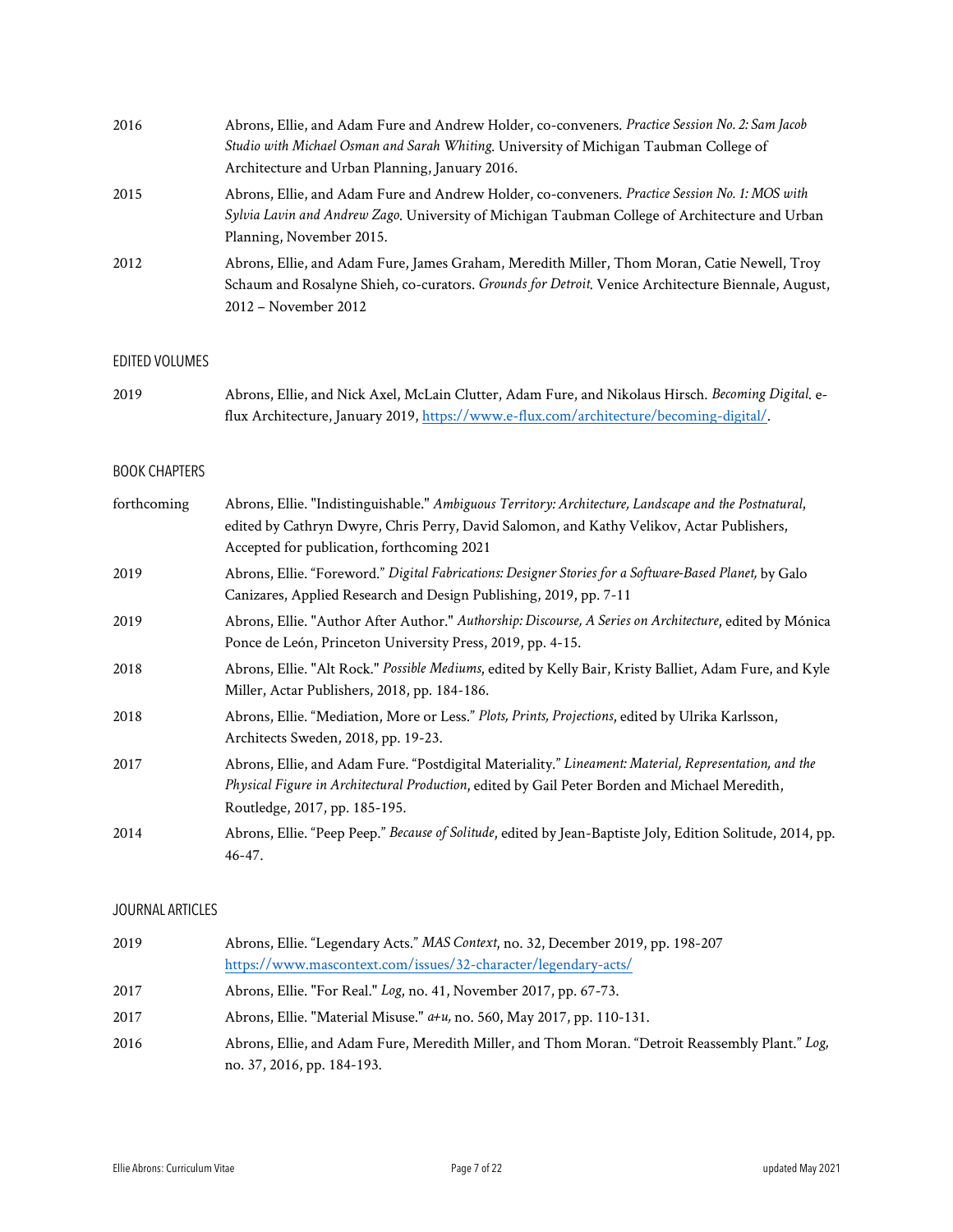| 2011 | Abrons, Ellie, and Meredith Miller, Thom Moran, Catie Newell, and Rosalyne Shieh. "Five Fellows: |
|------|--------------------------------------------------------------------------------------------------|
|      | Full Scale." Dimensions, no. 24, 2011, pp. 112-125.                                              |
| 2010 | Abrons, Ellie, and Meredith Miller, Thom Moran, Catie Newell, and Rosalyne Shieh. "Five Fellows: |
|      | Full Disclosure." Pidgin, no. 9, 2010, pp. 98-114.                                               |

### PEER-REVIEWED CONFERENCE PAPERS + PROJECTS

| 2018 | Abrons, Ellie and Adam Fure. "Digital Worlds." ACSA Fall Conference: PLAY with the Rules, Association<br>of Collegiate Schools of Architecture, 2018, Milwaukee, WI.                                                                                               |
|------|--------------------------------------------------------------------------------------------------------------------------------------------------------------------------------------------------------------------------------------------------------------------|
| 2018 | Abrons, Ellie, and Adam Fure, Meredith Miller, and Thom Moran. "Reassembly." New<br>Instrumentalities: 2018 ACSA/COAM International Conference, Association of Collegiate Schools of<br>Architecture, 2018, Madrid, Spain.                                         |
| 2018 | Abrons, Ellie. "Practice Sessions: A model for intensive, engaged learning experiences." 2018 National<br>Conference on the Beginning Design Student, 2018, Cincinnati, OH.                                                                                        |
| 2018 | Abrons, Ellie, and Adam Fure, Meredith Miller, and Thom Moran. "Clastic Order." ACSA 106: The<br>Ethical Imperative, Association of Collegiate Schools of Architecture, 2018, Denver, CO.                                                                          |
| 2017 | Abrons, Ellie, and Adam Fure. "Texture Extended: Contemporary Techniques of Architectural<br>Surfacing." TxA Emerging Design and Technology, Texas Society of Architects, 2017, Austin, TX.                                                                        |
| 2015 | Abrons, Ellie. "Surface Relief: A Case for Things in the Round." Between the Autonomous & Contingent<br>Object: 2015 ACSA Fall Conference, Association of Collegiate Schools of Architecture, 2015, Syracuse,<br>NY.                                               |
| 2015 | Abrons, Ellie. "Headless Bellies and Other Forms of Architectural Allusion." ACSA 103: The Expanding<br>Periphery and The Migrating Center, Association of Collegiate Schools of Architecture, 2015, Toronto,<br>Canada.                                           |
| 2015 | Abrons, Ellie, and Adam Fure. "Texture Tectonics." ACADIA 2015: Computational Ecologies: Design in<br>the Anthropocene, Association for Computer Aided Design in Architecture, 2015, Cincinnati, OH.                                                               |
| 2014 | Abrons, Ellie, and Guillem Camprodon, Alexandre Dubor, Gabriel Bello Diaz, and Adam Fure.<br>"Sense-It: Robotic Sensing and Materially-Directed Generative Fabrication" RobArch 2014: Robotic<br>Fabrication in Architecture, Art and Design, 2014, Ann Arbor, MI. |
| 2012 | Abrons, Ellie, and Adam Fure. "Tingle Room." ACSA 100: Digital Aptitudes, Association of Collegiate<br>Schools of Architecture, 2012, Boston, MA.                                                                                                                  |
| 2010 | Abrons, Ellie, and Meredith Miller, Thom Moran, Catie Newell, and Rosalyne Shieh. "Five Fellows:<br>A Collaborative Confession." Flip Your Field: 2010 ACSA West Central Fall Conference, Association of<br>Collegiate Schools of Architecture, 2010, Chicago, IL. |

### PROFESSIONAL ARTICLES + PUBLICATIONS

| 2020 | Abrons, Ellie. "On Default: A Conversation with Ellie Abrons." Paprika!, Yale University School of |
|------|----------------------------------------------------------------------------------------------------|
|      | Architecture, September 2020                                                                       |
| 2019 | T+E+A+M. "Tempietto on Mylar." Experimental Architecture: Designing the Unknown, edited by Rachel  |
|      | Armstrong, Routledge, 2019, pp. 83-85                                                              |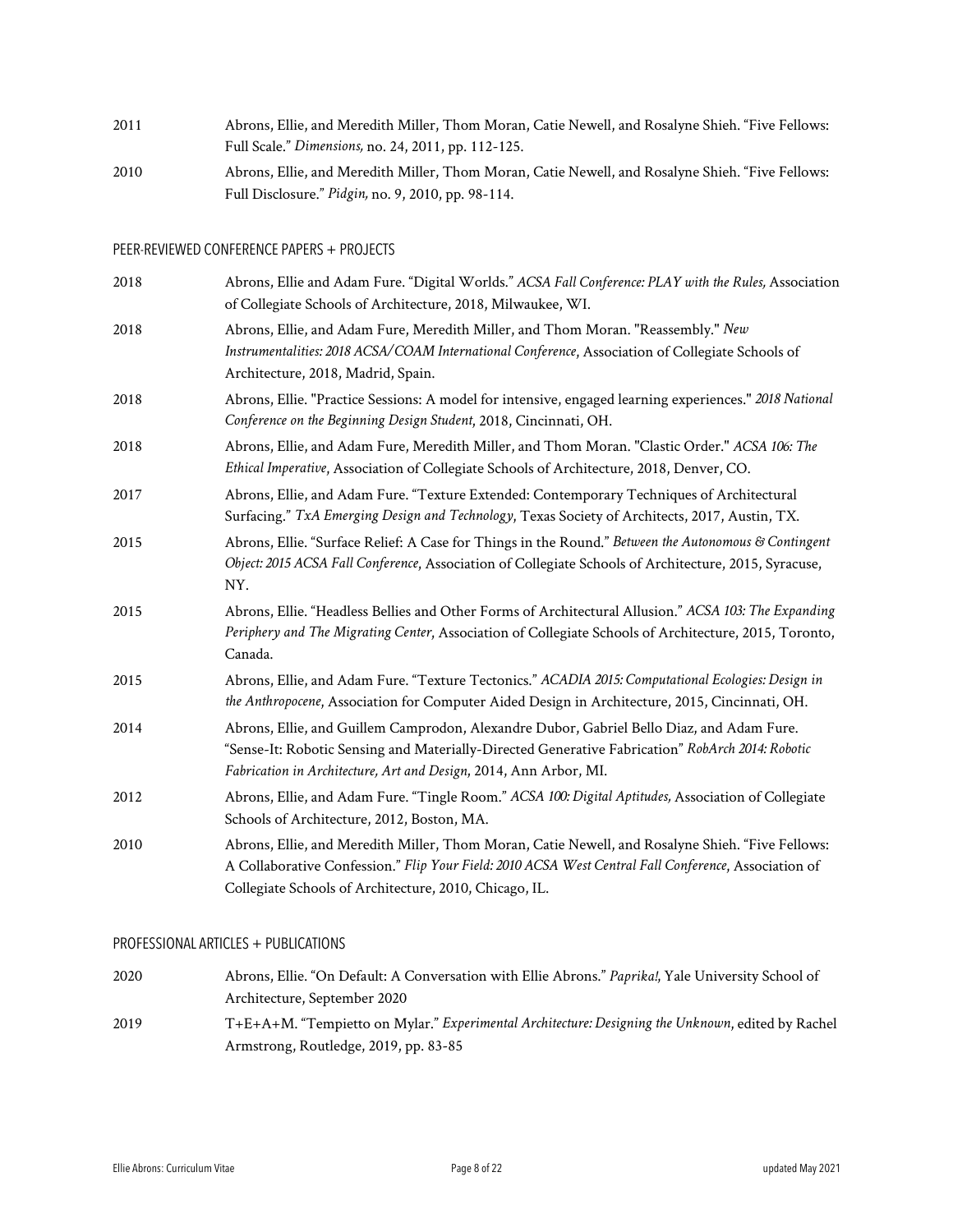| 2019 | T+E+A+M. "A Brief Conversation." See/Saw (Issue I), edited by Ben Dooley and Gabrielle Metzger,<br>University of Maryland School of Architecture, Planning, and Preservation, Winter 2019, pp. 172-<br>181                                    |
|------|-----------------------------------------------------------------------------------------------------------------------------------------------------------------------------------------------------------------------------------------------|
| 2018 | Abrons, Ellie. "How has the internet changed architecture criticism?" Contribution to collective<br>article, The Architect's Newspaper, May 22, 2018, https://archpaper.com/2018/05/internet-changed-<br>architecture-criticism/.             |
| 2017 | T+E+A+M. "It's a flat, flat world with T+E+A+M." Props, no. 22, December, 2017.                                                                                                                                                               |
| 2017 | T+E+A+M. "THE TOPIC IS A REAL STUMPER', A conversation with T+E+A+M." Paprika!, vol. 3,<br>no. 3., September 2017.                                                                                                                            |
| 2017 | T+E+A+M. "T+E+A+M: A conversation with Thom Moran, Ellie Abrons, Adam Fure, and<br>Meredith Miller." <i>POOL: Rules</i> , no. 2, Spring 2017, pp. 58-61.                                                                                      |
| 2008 | Abrons, Ellie, and Adam Fure and Daniel Norell. "Synthetic Gardens: An Architecture of Vibrant<br>Substrates," Environmental Tectonics: Forming Climatic Change, edited by Steve Hardy, Architectural<br>Association London, 2008, pp. 64-65. |

### PUBLICATIONS BY OTHERS ABOUT MY WORK

| 2020 | Malley, Clara. "T+E+A+M is bringing sustainable architecture to the digital era." Document, February<br>26, 2020, https://www.documentjournal.com/2020/02/team-is-bringing-sustainable-architecture-<br>to-the-digital-era/.                         |
|------|------------------------------------------------------------------------------------------------------------------------------------------------------------------------------------------------------------------------------------------------------|
| 2020 | Dangol, Sanat and Peter Maffei. "T+E+A+M builds practice through assembly." The Architects<br>Newspaper, February 4, 2020, https://archpaper.com/2020/02/team-builds-practice-through-<br>assembly/.                                                 |
| 2019 | Jefferson, Michael. "In a Room Together (Exhibition Review of Drawing Codes)." Interiors:<br>Design/Architecture/Culture, Volume 9, Issue 3, pp. 380-388.                                                                                            |
| 2019 | Holder, Andrew. "Whatever Happened to 'Whatever Happened to 'Whatever Happened to Total<br>Design?'?" Inside Scoop: Harvard Design Magazine, No. 47, Spring/Summer 2019, pp. 25-30.                                                                  |
| 2019 | Tejchman, Filip. "Unusual Suspects: Bad Objects." Praxis: Bad Architectures, Issue 15, 2019, pp. 61-74.                                                                                                                                              |
| 2019 | Gambetta, Curt. "Authoring Materials." Authorship: Discourse, A Series on Architecture, edited by<br>Mónica Ponce de León, Princeton University Press, 2019, pp. 16-31.                                                                              |
| 2019 | Allen, Matthew. "Almost Nothing: Subcultures and Aesthetics in Architecture." See/Saw (Issue I),<br>edited by Ben Dooley and Gabrielle Metzger, University of Maryland School of Architecture,<br>Planning, and Preservation, Winter 2019, pp. 32-47 |
| 2018 | Bair, Kelly, and Kristy Balliet, Adam Fure, and Kyle Miller, Editors. Possible Mediums. Actar, 2018, pp.<br>37, 40-41, 101-102, 106-107, 136-137.                                                                                                    |
| 2018 | Duncan, Antwan. "A 35mm Throwback to Storefront's 24 X 24 X 24 Summer Solstice." PIN-UP, July<br>2018, https://pinupmagazine.org/articles/24x24x24-storefront-for-art-and-architecture-summer-<br>events#12.                                         |
| 2018 | Marani, Matthew. "Pop Rocks: T+E+A+M simulates natural processes to make spectacularly<br>synthetic materials." AN Interior, Summer 2018, pp. 76-85.                                                                                                 |
| 2018 | Hicks, Jordan. "Observations on T+E+A+M's Ghostbox." Avery Shorts, S01, E16, April 2018,<br>https://us17.campaign-archive.com/?u=0026e8adfb06086a83c6cd300&id=ddff98de87.                                                                            |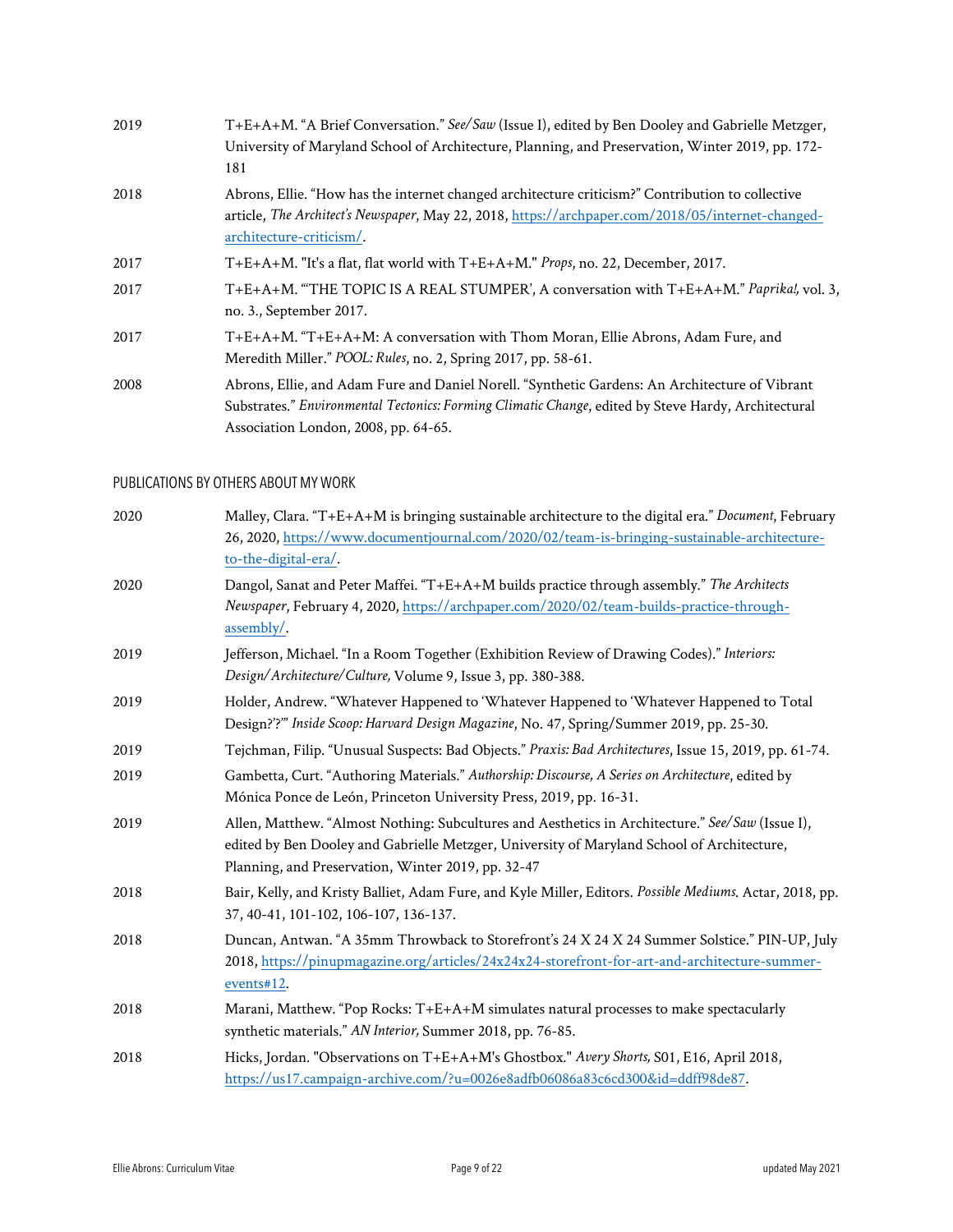| 2017 | Karlsson, Ulrika. "Rustic Figuration." arq: Architectural Research Quarterly, vol. 21, no. 4, December<br>2017, pp. 359-368                                                                                                                                                                                                                                                                       |
|------|---------------------------------------------------------------------------------------------------------------------------------------------------------------------------------------------------------------------------------------------------------------------------------------------------------------------------------------------------------------------------------------------------|
| 2017 | Editors, "Temporary Installation: Living Picture." 2017 Best of Design Awards, The Architects Newspaper,<br>December 2017, p. 70.                                                                                                                                                                                                                                                                 |
| 2017 | Vadot, Chloé. "A conversation with T+E+A+M, the Studio Deconstructing the Big-Box Store as a<br>Post Industrial Community Space." Chicago Architecture Biennial Blog, December 28, 2017,<br>http://chicagoarchitecturebiennial.org/blog/team-ghostbox/.                                                                                                                                           |
| 2017 | Thorpe, Harriet. "Making history: highlights from the 2017 Chicago Architecture Biennial."<br>Wallpaper, November 28, 2017, https://www.wallpaper.com/architecture/chicago-architecture-<br>biennial-review-2017.                                                                                                                                                                                 |
| 2017 | Brownwell, Blaine. "How Material Experimentation Can Go Well and Go Wrong." Architect,<br>November 16, 2017, https://www.architectmagazine.com/design/culture/how-material-<br>experimentation-can-go-well-and-go-wrong_o.                                                                                                                                                                        |
| 2017 | Goldberg, Mackenzie. "From concrete to composites, Designing Material Innovation exhibit at CCA<br>addresses questions about our past, present, and possible futures." Archinect, October 24, 2017,<br>https://archinect.com/news/article/150034858/from-concrete-to-composites-designing-material-<br>innovation-exhibit-at-cca-addresses-questions-about-our-past-present-and-possible-futures. |
| 2017 | Anton, Saul. "Chicago Architecture Biennial: Not Just Glass Towers and Ruin Porn." Vice, October 6,<br>2017, https://garage.vice.com/en_us/article/j5gn3k/chicago-architecture-biennial.                                                                                                                                                                                                          |
| 2017 | Iovine, Julie V. "Looking Back to Move Forward." The Wall Street Journal, October 12, 2017, pp. A15.                                                                                                                                                                                                                                                                                              |
| 2017 | Denny, Philip. "The Images of History." Volume, September 28, 2017, http://volumeproject.org/the-<br>images-of-history/.                                                                                                                                                                                                                                                                          |
| 2017 | Editors. "Model Behavior: The Best Models at the Chicago Architecture Biennial." Metropolis,<br>September 2017, https://www.metropolismag.com/architecture/models-chicago-architecture-<br>biennial/.                                                                                                                                                                                             |
| 2017 | Medina, Samuel. "What are the consequences of architects piling it up?" Metropolis, September 2017,<br>pp. 64-69.                                                                                                                                                                                                                                                                                 |
| 2017 | Korody, Nicholas. "2017 Chicago Architecture Biennial Spotlight: T+E+A+M reimagines the<br>contemporary ruin." Archinect, September 15, 2017,<br>https://archinect.com/news/article/150028753/2017-chicago-architecture-biennial-spotlight-t-e-a-<br>m-reimagines-the-contemporary-ruin.                                                                                                          |
| 2017 | Editors. "Names to Know at the 2017 Chicago Architecture Biennial: T+E+A+M." Architectural<br>Record, September 5, 2017, https://www.architecturalrecord.com/articles/12970-names-to-know-at-<br>the-2017-chicago-architecture-biennial-team?v=preview.                                                                                                                                           |
| 2017 | Workman, Michael. "Chicago Architecture Biennial: T+E+A+M and its Reassembly Line." Newcity<br>Design, 13 September 2017, https://design.newcity.com/2017/09/13/chicago-architecture-biennial-<br>team-and-its-reassembly-line/.                                                                                                                                                                  |
| 2017 | Mortice, Zach. "Architectural Upcycling Builds Earth's Better Future Out of Trash." Redshift, August<br>1, 2017, https://www.autodesk.com/redshift/architectural-upcycling/.                                                                                                                                                                                                                      |
| 2017 | Hirano, Toshiki. "Technology, Aesthetics, and Community." X-Lab, July 31, 2017, https://xlab-<br>program.com/events/studio-i-industry-faculty/.                                                                                                                                                                                                                                                   |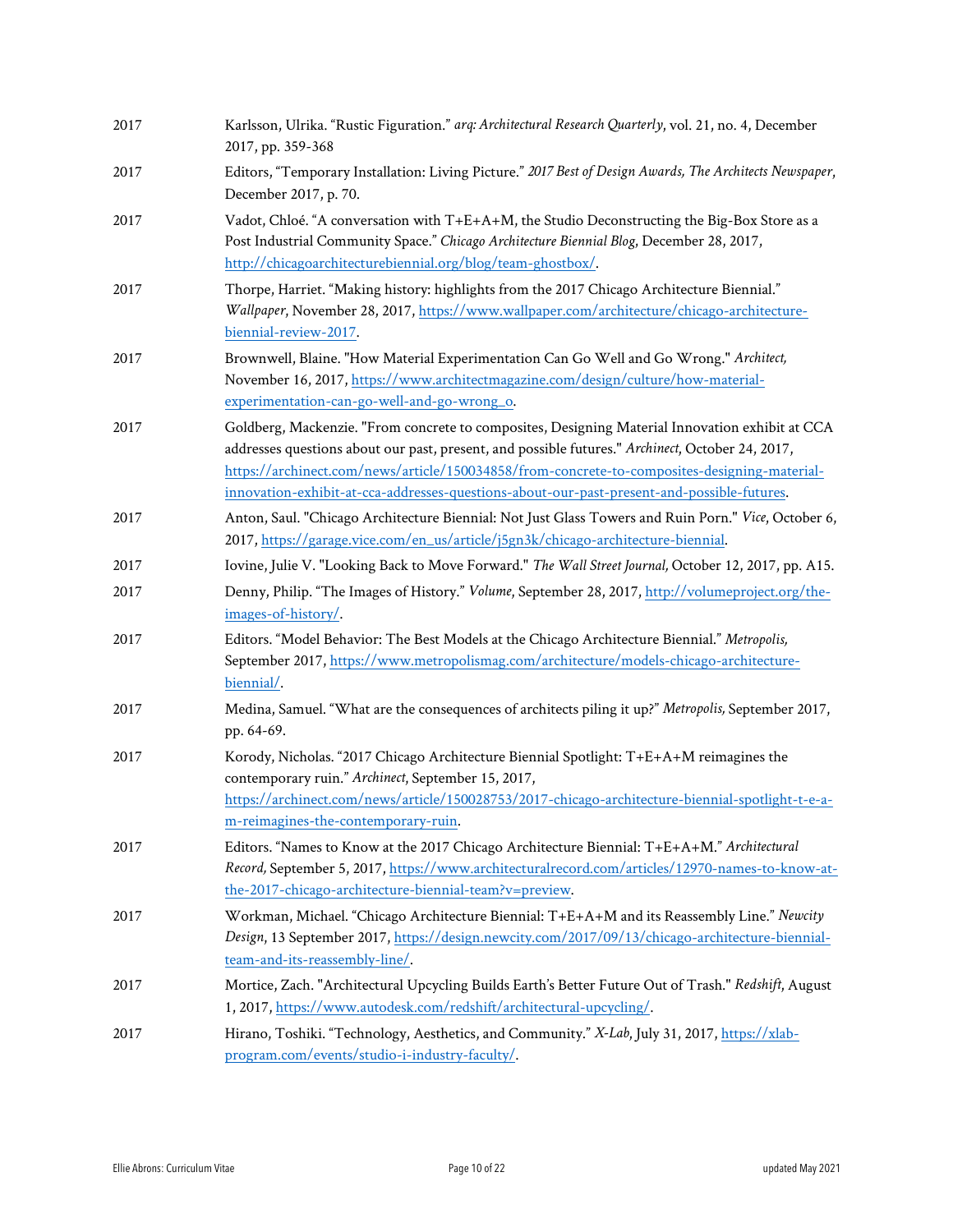| 2017 | Goldberg, Mackenzie. "This small Ann Arbor Studio shows us how to work as a T+E+A+M."<br>Archinect, June 19, 2017, https://archinect.com/features/article/150006175/this-small-ann-arbor-<br>studio-shows-us-how-to-work-as-a-t-e-a-m.             |
|------|----------------------------------------------------------------------------------------------------------------------------------------------------------------------------------------------------------------------------------------------------|
| 2017 | Messner, Matthew. "T+E+A+M tapped to design this year's Ragdale Ring outdoor theater." The<br>Architect's Newspaper, May 16, 2017, https://archpaper.com/2017/05/ragdale-ring-team/.                                                               |
| 2017 | Gage, Mark Foster. "Speculation vs. Indifference." Log, no. 40, 2017, pp. 121-135.                                                                                                                                                                 |
| 2017 | Meredith, Michael. "Indifference, Again." Log, no. 39, 2017, pp. 75-79.                                                                                                                                                                            |
| 2016 | Clutter, McLain. "Notes on Ruin Porn." Avery Review, no. 19, November 2016,<br>https://averyreview.com/issues/18/notes-on-ruin-porn.                                                                                                               |
| 2016 | Aguilar, Louis. "Fantastical Visions Could Shape Detroit of Future." The Detroit News, May 18, 2016,<br>https://www.detroitnews.com/story/news/local/detroit-city/2016/05/18/venice-biennale-<br>detroit/84545534/.                                |
| 2016 | Editors. "SCI-Arc partners with the University of Michigan Museum of Art." SCI-Arc Magazine, no.<br>12, Summer 2016, pp. 7.                                                                                                                        |
| 2016 | Editors. "Ellie Abrons's architectural art at SCI-Arc." The Architect's Newspaper, May 5, 2016,<br>https://archpaper.com/2016/05/ellie-abrons-sci-arc-inside-things/.                                                                              |
| 2016 | Messner, Matthew. "Black and Gold." AN Interior, no. 3, March 2016, pp. 32-34.                                                                                                                                                                     |
| 2015 | Fure, Adam. "SIFT Studio." Young Architects: 16 Overlay, edited by The Architectural League of New<br>York, Princeton Architectural Press, 2015, pp. 72-95.                                                                                        |
| 2015 | Holder, Andrew. "Notes on the Appearance of Balloon Animals." ACSA 103: The Expanding Periphery<br>and The Migrating Center, 2015, pp. 560-568.                                                                                                    |
| 2014 | Pincus, Julie, and Nichole Christian. "Five Fellows." Canvas Detroit, Painted Turtle Books, 2014, pp.<br>146-149.                                                                                                                                  |
| 2014 | Abrahamson, Michael. "Testing the Limits of Architectural Representation." The Architectural Review,<br>April 2, 2014, https://www.architectural-review.com/essays/reviews/testing-the-limits-of-<br>architectural-representation/8660798.article. |
| 2013 | Interview. "The Fur(e) of Studio SIFT." City Vision: Independent Architecture Stuff, Issue 8, Spring 2013,<br>pp. 58-73.                                                                                                                           |
| 2013 | Shaw, Matt. "Possible Mediums." Domus, February 19, 2013,<br>https://www.domusweb.it/en/architecture/2013/02/19/possible-mediums.html.                                                                                                             |
| 2012 | Menking, William. "Americans in Venice." The Architect's Newspaper, October 26, 2012,<br>https://archpaper.com/2012/10/americans-in-venice/.                                                                                                       |
| 2012 | Hernandez, Diego. "Venice Biennale 2012: 13178 Moran Street." ArchDaily, September 20, 2012,<br>https://www.archdaily.com/272445/venice-biennale-2012-13178-moran-street.                                                                          |
| 2010 | Smith, Lisa. "One 500 Dollar House, Five Architectural Experiments." Core77, June 4, 2010,<br>https://www.core77.com/posts/16683/one-500-dollar-house-five-architectural-experiments-16683.                                                        |
| 2010 | LaFollette, Ryan. "Domestic Intervention." The Architect's Newspaper, Midwest 02, May 19, 2010, pp.<br>$10-11.$                                                                                                                                    |
| 2010 | Labarre, Suzanne. "Young Architects Buy Detroit Home for \$500, Turn It Into Design Lab." Fast<br>Company, May 27, 2010, https://www.fastcompany.com/1653220/young-architects-buy-detroit-<br>home-500-turn-it-design-lab.                         |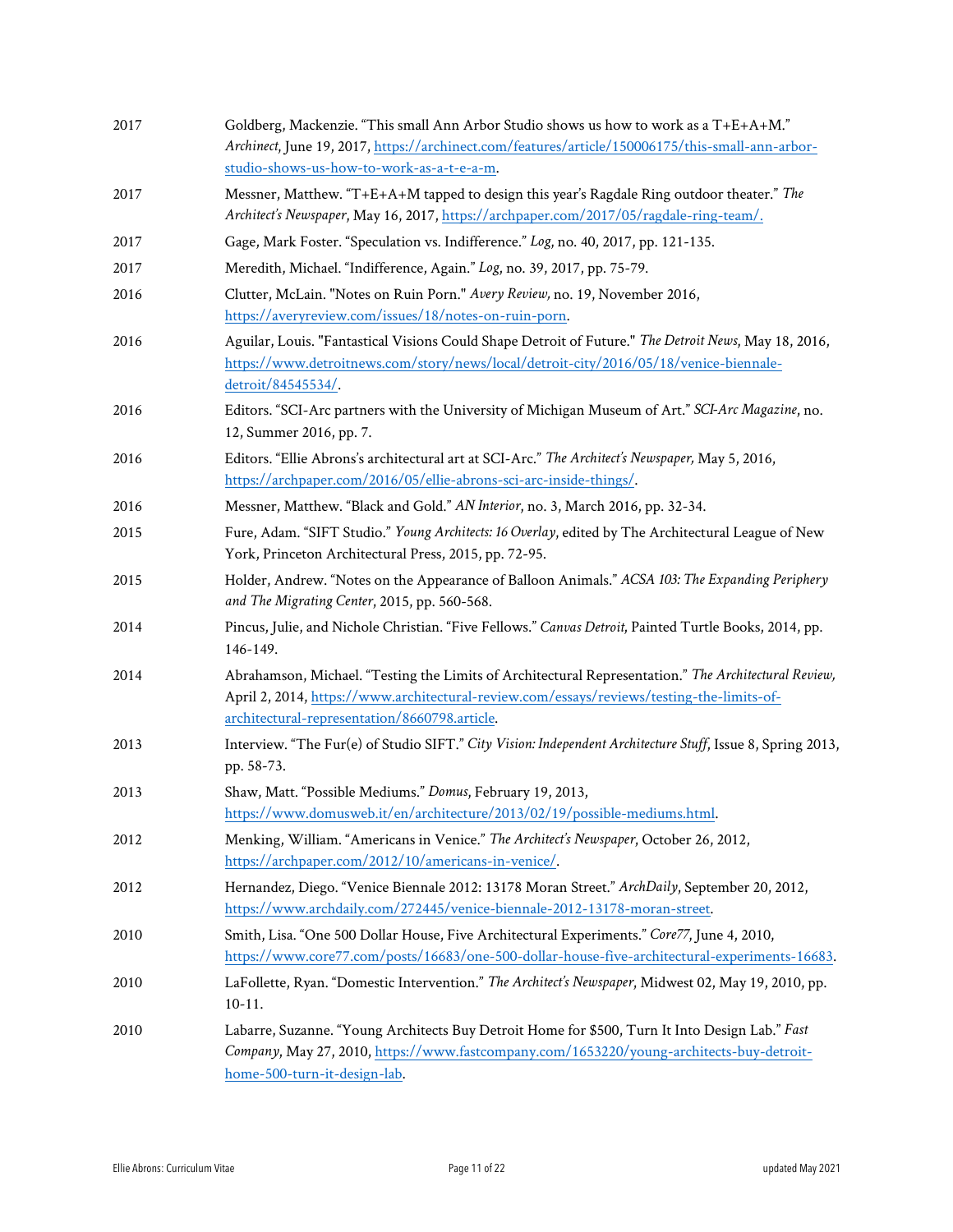2010 Parris, Terry, Jr. "University of Michigan's Five Fellows Turn Foreclosed House into Architecture Project." *Model D Home*, April 27, 2010, http://www.modeldmedia.com/devnews/fivefellows042710.aspx.

#### INVITED LECTURES, PRESENTATION, & PANELS

| 2021 | T+E+A+M. Invited Guest, "Emerging Schools of Thought," seminar. Yale University School of<br>Architecture, April 2021, Remote due to Covid-19.                                                                             |
|------|----------------------------------------------------------------------------------------------------------------------------------------------------------------------------------------------------------------------------|
| 2020 | Abrons, Ellie. Lecture, The University of Pennsylvania Stuart Weitzman School of Design, October<br>2020, Remote due to Covid-19.                                                                                          |
| 2020 | T+E+A+M. Lecture, The Cooper Union, The Irwin S. Chanin School of Architecture, October 2020,<br>Remote due to Covid-19.                                                                                                   |
| 2019 | Abrons Ellie. Participant. Family Dinner. Harvard Graduate School of Design, April 2019, Cambridge,<br>MA.                                                                                                                 |
| 2019 | Abrons, Ellie, and McLain Clutter and Adam Fure. "Becoming Digital." Session moderators, BLACK<br>BOX: Articulating Architecture's Core in the Post-Digital Era, 107th ACSA Annual Meeting, March 2019,<br>Pittsburgh, PA. |
| 2019 | Abrons, Ellie, and Adam Fure. Participant, Pratt Sessions, Pratt Institute School of Architecture,<br>February 2019, Brooklyn, NY.                                                                                         |
| 2019 | T+E+A+M. Lecture, Kent State University College of Architecture and Environmental Design,<br>February 2019, Kent, OH.                                                                                                      |
| 2018 | Abrons, Ellie. Lecture, Texas A&M University College of Architecture, November 2018, College<br>Station, TX.                                                                                                               |
| 2018 | Abrons, Ellie. Participant, Conversations: "On Medium" with Michael Meredith and Kyle Miller,                                                                                                                              |
|      | Syracuse University School of Architecture, November 2018, Syracuse, NY.                                                                                                                                                   |
| 2018 | T+E+A+M. Lecture, Texas Tech University School of Architecture, March 2018, Lubbock, TX.                                                                                                                                   |
| 2018 | T+E+A+M. Lecture, Tulane University School of Architecture, February 2018, New Orleans, LA.                                                                                                                                |
| 2018 | T+E+A+M. Lecture, Columbia University Graduate School of Architecture, Preservation and<br>Planning, January 2018, New York, NY.                                                                                           |
| 2017 | Abrons, Ellie. Colloquium participant, Speculation In, On, and Around, Princeton School of<br>Architecture, December 2017, Princeton, NJ.                                                                                  |
| 2017 | Abrons, Ellie. Panelist, Characters in the Theater of Everyday Life. MAS Context/The Chicago Cultural<br>Center, October 2017, Chicago, IL.                                                                                |
| 2017 | Abrons, Ellie. Respondent/Moderator, Ambiguous Territory: Architecture, Landscape, and the Postnatural,<br>October 2017, Ann Arbor, MI.                                                                                    |
| 2017 | Abrons, Ellie. Panelist, Make New History: Material Histories, The Chicago Architecture Biennial,<br>September 2017, Chicago, IL.                                                                                          |
| 2017 | T+E+A+M, Invited panelist. "Detroit Reassembly Plant." Museum of Contemporary Art Detroit,<br>2017, Detroit, MI.                                                                                                           |
| 2017 | Abrons, Ellie. "Site Visit No. 1: Menards with Ellie Abrons." Site Visit podcast, September 2017                                                                                                                           |
| 2017 | Abrons, Ellie. "Camp Materiality." Stand By Your Monster and Other Queer Methods, Princeton<br>University School of Architecture, March 2017, Princeton, NJ.                                                               |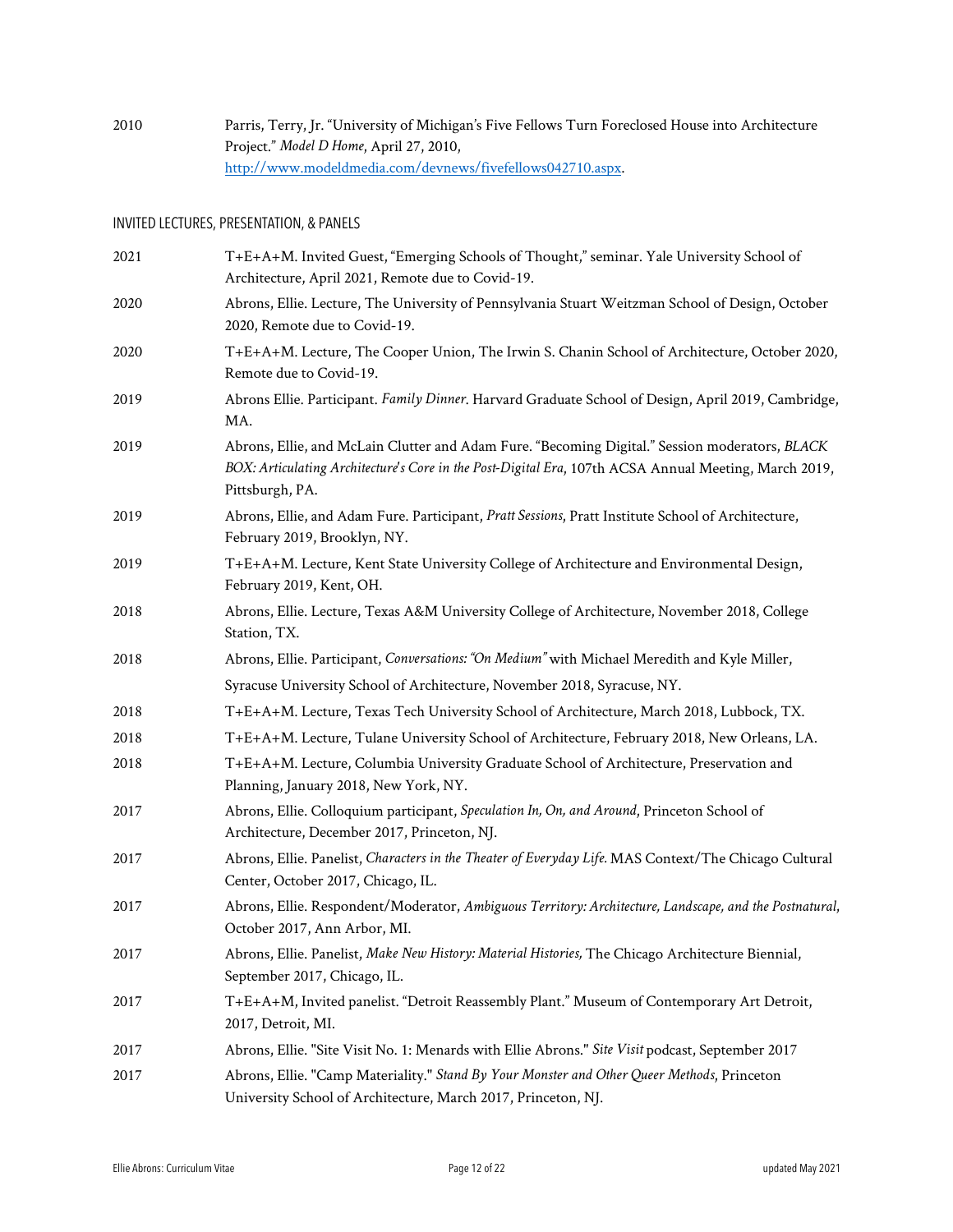| 2017 | Abrons, Ellie. "Materialities: Physical, Fuzzy, Reimagined, Postdigital." Lecture, University of<br>Southern California, February 2017, Los Angeles, CA.                                                                         |
|------|----------------------------------------------------------------------------------------------------------------------------------------------------------------------------------------------------------------------------------|
| 2016 | T+E+A+M. "Detroit Reassembly Plant." Lecture, Michigan Architecture Prep, December 2016,<br>Detroit, MI.                                                                                                                         |
| 2016 | T+E+A+M. "Detroit Reassembly Plant." Lecture, Syracuse University in Florence, December 2016,<br>Florence, Italy.                                                                                                                |
| 2016 | Abrons, Ellie. "Material Agencies." Session chair, Posthuman Frontiers: Data, Designers, and Cognitive<br>Machines, ACADIA 2016 Conference, October 2016, Ann Arbor, MI.                                                         |
| 2016 | Abrons, Ellie. "Author After Author" Lecture, Princeton University School of Architecture, October<br>2016, Princeton, NJ.                                                                                                       |
| 2016 | Abrons, Ellie. "#rip #wip." Duel & Duet with Mira Henry, SCI-Arc, September 2016, Los Angeles, CA.                                                                                                                               |
| 2016 | Abrons, Ellie, and Adam Fure and Clark Thenhaus. "Form + Context & Politics + Aesthetics." Gallery<br>talk, Jai & Jai Gallery, September 2016, Los Angeles, CA.                                                                  |
| 2016 | T+E+A+M. "Detroit Reassembly Plant." Lecture, Taubman College of Architecture and Urban<br>Planning, September 2016, Ann Arbor, MI.                                                                                              |
| 2016 | Abrons, Ellie. Panelist, The New Civic Landscape: Topographies, Technologies, and Alternative Economies<br>for the Future City, IdeasCity Detroit and New Museum, April 2016, Detroit, MI.                                       |
| 2016 | Abrons Ellie, and Adam Fure. "Postdigital Processes." Lecture, University of Pennsylvania, March<br>2016, Philadelphia, PA.                                                                                                      |
| 2016 | Abrons, Ellie, and Adam Fure. "Outside, Inside, and Between Things." Lecture, Design Matters<br>Lecture Series, Faculty of Environmental Design, University of Calgary, February 2016, Calgary,<br>Canada.                       |
| 2015 | Abrons, Ellie. "Material Science." Session chair, Computational Ecologies: Design in the Anthropocene,<br>ACADIA 2015 Conference, October 2015, Cincinnati, OH.                                                                  |
| 2015 | Abrons, Ellie. "The Architectural Imagination: Packard Plant." Panelist, Taubman College of<br>Architecture and Urban Planning, October 2015, Ann Arbor, MI.                                                                     |
| 2013 | Abrons, Ellie. "Modelrama." Panelist, Possible Mediums, February 2013, Columbus, OH.                                                                                                                                             |
| 2012 | Abrons, Ellie. "Recent Work." AIAS Faculty Lecture Series, Taubman College of Architecture and<br>Urban Planning, University of Michigan, November 2012, Ann Arbor, MI.                                                          |
| 2012 | Abrons, Ellie. "Grounds for Detroit." Panelist, PUBLIC: Present Predicaments in Architecture and Urban<br>Planning, University of Michigan Taubman College of Architecture and Urban Planning, September<br>2012, Ann Arbor, MI. |
| 2011 | Abrons, Ellie. "Powerful Advocates." Respondent, POWER: Present Predicaments in Architecture and<br>Urban Planning. University of Michigan Taubman College of Architecture and Urban Planning,<br>October 2011, Ann Arbor, MI.   |
| 2011 | Abrons, Ellie, and Adam Fure. "Current Work." Lecture, Akademie Schloss Solitude, April 2011,<br>Stuttgart, Germany.                                                                                                             |
| 2010 | Abrons, Ellie, and Catie Newell and Rosalyne Shieh. Interview, Craig Fahle Show, WDET Detroit<br>Public Radio, April 4, 2010, Detroit, MI.                                                                                       |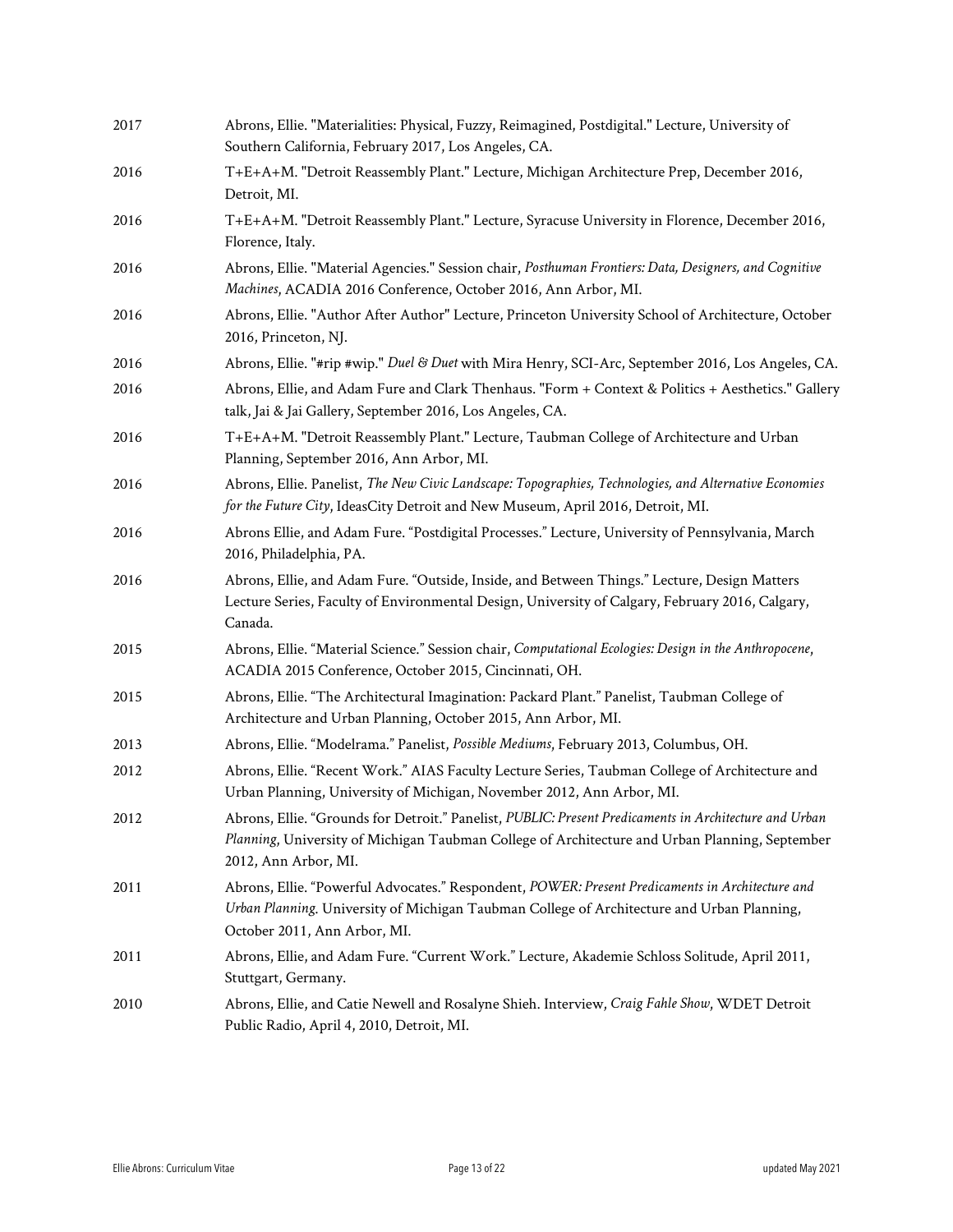#### GRANTS

| 2021      | Abrons, Ellie, and Jacob Comerci, Lan Deng, Sharon Haar, Meredith Miller, and Marc Norman.<br>"Collective for Equitable Housing." Get It Together Seed Grant, The University of Michigan Taubman<br>College of Architecture and Urban Planning, current, \$5,000.                   |  |
|-----------|-------------------------------------------------------------------------------------------------------------------------------------------------------------------------------------------------------------------------------------------------------------------------------------|--|
| 2018      | Abrons, Ellie, and McLain Clutter, Adam Fure, and Melissa Harris. "Interface, Sequence, Access:<br>Rethinking Design Fundamentals in a Digital Age." Equity Innovation Grant, The University of<br>Michigan Taubman College of Architecture and Urban Planning, complete, \$15,000. |  |
| 2018      | Abrons, Ellie, and Megan Ankerson, McLain Clutter, Paul Conway, Adam Fure, Sarah Murray, and<br>Lisa Nakamura. "Living A Digital Life: Objects, Environments, Power." Michigan Meeting Grant, The<br>University of Michigan Rackham Graduate School, complete, \$50,000.            |  |
| 2017      | Abrons, Ellie, and Adam Fure, Meredith Miller, and Thom Moran. "Ghostbox." Artistic Productions<br>and Performances Grant, The University of Michigan Office of Research, complete, \$10,000.                                                                                       |  |
| 2017      | Abrons, Ellie, and Adam Fure, Meredith Miller, and Thom Moran. "Clastic Order." Artistic<br>Productions and Performances Grant, The University of Michigan Office of Research, complete, \$5,000.                                                                                   |  |
| 2017      | Abrons, Ellie. "Another Rock." Taubman College Seed Fund, The University of Michigan Taubman<br>College of Architecture and Urban Planning, complete, \$1,200.                                                                                                                      |  |
| 2015-2022 | Abrons, Ellie, and Adam Fure, and Andrew Holder. "Practice Sessions." The University of Michigan<br>Third Century Initiative: Transforming Learning for A Third Century, The University of Michigan<br>Provost, current, \$350,000.                                                 |  |
| 2015-2016 | Abrons, Ellie. "Inside Things." Artistic Productions and Performances Grant, The University of Michigan<br>Office of Research, complete, \$4,375.                                                                                                                                   |  |
| 2015-2016 | Abrons, Ellie. "Detroit Reassembly Plant." Faculty Grant, The University of Michigan Office of<br>Research, complete, \$5,000.                                                                                                                                                      |  |
| 2015-2016 | Abrons, Ellie. "Detroit Reassembly Plant." Taubman College Seed Fund, The University of Michigan<br>Taubman College of Architecture and Urban Planning, complete, \$5,000.                                                                                                          |  |
| 2014-2015 | Abrons, Ellie, and Adam Fure and Anne Jeffers. "Texture Tectonics." Research Through Making Grant,<br>The University of Michigan Taubman College of Architecture and Urban Planning, complete,<br>\$20,000.                                                                         |  |
| 2014      | Abrons, Ellie, and Adam Fure, and Andrew Holder. "City of Our Youth." Faculty Grant, The<br>University of Michigan Office of Research, complete, \$15,000.                                                                                                                          |  |
| 2014      | Abrons, Ellie, and Adam Fure, and Andrew Holder. "City of Our Youth." Research on the City Grant,<br>The University of Michigan Taubman College of Architecture and Urban Planning, complete,<br>\$20,000.                                                                          |  |
| 2013      | Abrons, Ellie. "Peep Peep." Taubman College Seed Fund, The University of Michigan Taubman College<br>of Architecture and Urban Planning, complete, \$5,000.                                                                                                                         |  |
| 2013      | Abrons, Ellie, and Adam Fure, and Andrew Holder. "Possible Mediums." Faculty Grant, The<br>University of Michigan Office of Research, complete, \$7,500.                                                                                                                            |  |
| 2013      | Abrons, Ellie, and Adam Fure. "Robotic Plastic Deposition." Taubman College Seed Fund, The<br>University of Michigan Taubman College of Architecture and Urban Planning, complete, \$5,000.                                                                                         |  |
| 2012      | Abrons, Ellie, and Meredith Miller, Thom Moran, Catie Newell, and Rosalyne Shieh. "Grounds for<br>Detroit." Faculty Grant, The University of Michigan Office of the Vice President for Research,<br>complete, \$7,500.                                                              |  |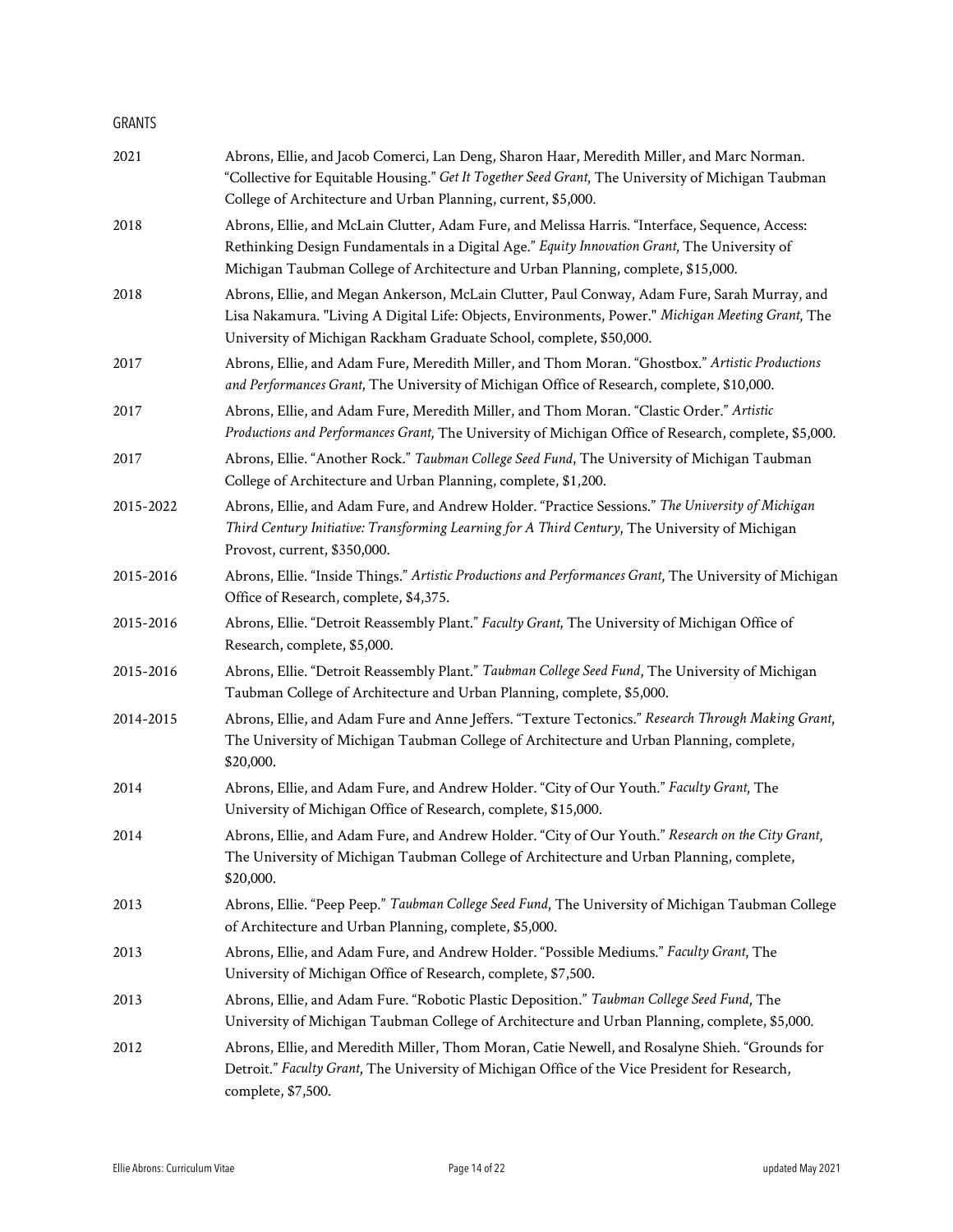| 2012 | Abrons, Ellie, and Adam Fure. "Stubble Step." Taubman College Seed Fund, The University of Michigan |
|------|-----------------------------------------------------------------------------------------------------|
|      | Taubman College of Architecture and Urban Planning, complete, \$5,000.                              |
| 2012 | Abrons, Ellie, and Adam Fure. "The Material Fringe: New Materials and Methods of Making." Faculty   |
|      | Development Fund, The University of Michigan Center for Research on Learning and Teaching,          |
|      | complete, \$6,000.                                                                                  |

### SELECTED DESIGN PROJECTS

| 2020-     | T+E+A+M. Single family residential. Detroit, MI. In process.                                                                        |
|-----------|-------------------------------------------------------------------------------------------------------------------------------------|
| 2020-     | T+E+A+M. Mid-rise, mixed use. Detroit, MI. In process.                                                                              |
| 2020-     | T+E+A+M. Retail Store. Detroit, MI. In process.                                                                                     |
| $2020 -$  | T+E+A+M. Commercial Adaptive Reuse. Detroit, MI. In process.                                                                        |
| 2020      | T+E+A+M. Residential. St. Petersburg, FL. Schematic Design. Complete.                                                               |
| 2019-     | T+E+A+M. Multi-family housing, Detroit, MI. In process.                                                                             |
| 2019-2021 | T+E+A+M. Northwood ADU. Accessory dwelling unit, Ann Arbor, MI. Complete.                                                           |
| 2018      | T+E+A+M. Additional Address. Accessory dwelling unit, 2018.                                                                         |
| 2018      | T+E+A+M. Space Saver. Chair for "24x24x24" exhibition, 2018.                                                                        |
| 2018      | T+E+A+M. Santa Cruz Tower. Concept design for mixed use building, 2018.                                                             |
| 2017      | T+E+A+M. Clastic Order. Full-scale installation for "Designing Material Innovation" exhibition, 2017.                               |
| 2017      | T+E+A+M. Ghostbox. Model for "Make New History," Chicago Architecture Biennial, 2017.                                               |
| 2017      | T+E+A+M. Living Picture. Performance pavilion, 2017.                                                                                |
| 2017      | T+E+A+M. A Range Life. House, 2017.                                                                                                 |
| 2016      | Abrons, Ellie, and Adam Fure. Another Rock. Fabricated object for "Objects" exhibition, 2016.                                       |
| 2016      | T+E+A+M. Rummage. Model and drawing for "Sharing Models: Manhattanisms" exhibition, 2016.                                           |
| 2016      | EADO. Inside Things. Models and drawings for solo exhibition, 2016.                                                                 |
| 2016      | T+E+A+M. Detroit Reassembly Plant. Model and drawings for "The Architectural Imagination," U.S.<br>Pavilion, Venice Biennale, 2016. |
| 2015      | EADO and SIFT Studio. Northwood House. Built residential addition and renovation, 2015.                                             |
| 2015      | EADO and SIFT Studio. Texture Tectonics. Large-scale fabrications and drawings for juried exhibition,<br>2015.                      |
| 2015      | EADO and SIFT Studio. The Marq. Built commercial interior renovation for new restaurant, 2015.                                      |
| 2014      | Abrons, Ellie, and Adam Fure, and Andrew Holder. City of Our Youth. Large-scale drawings for juried<br>exhibition, 2014             |
| 2014      | EADO. Looking Glass. Models for "Possible Mediums" exhibition, 2014                                                                 |
| 2013      | EADO. Peep Peep. Full-scale fabrications for "Architecture And" exhibition, 2013.                                                   |
| 2013      | EADO and SIFT Studio. Cliff Residence. Built residential addition and renovation, 2013.                                             |
| 2012      | EADO and SIFT Studio. Stubble Step. Full-scale installation for "Common Ground," 13th International<br>Architecture Biennale, 2012. |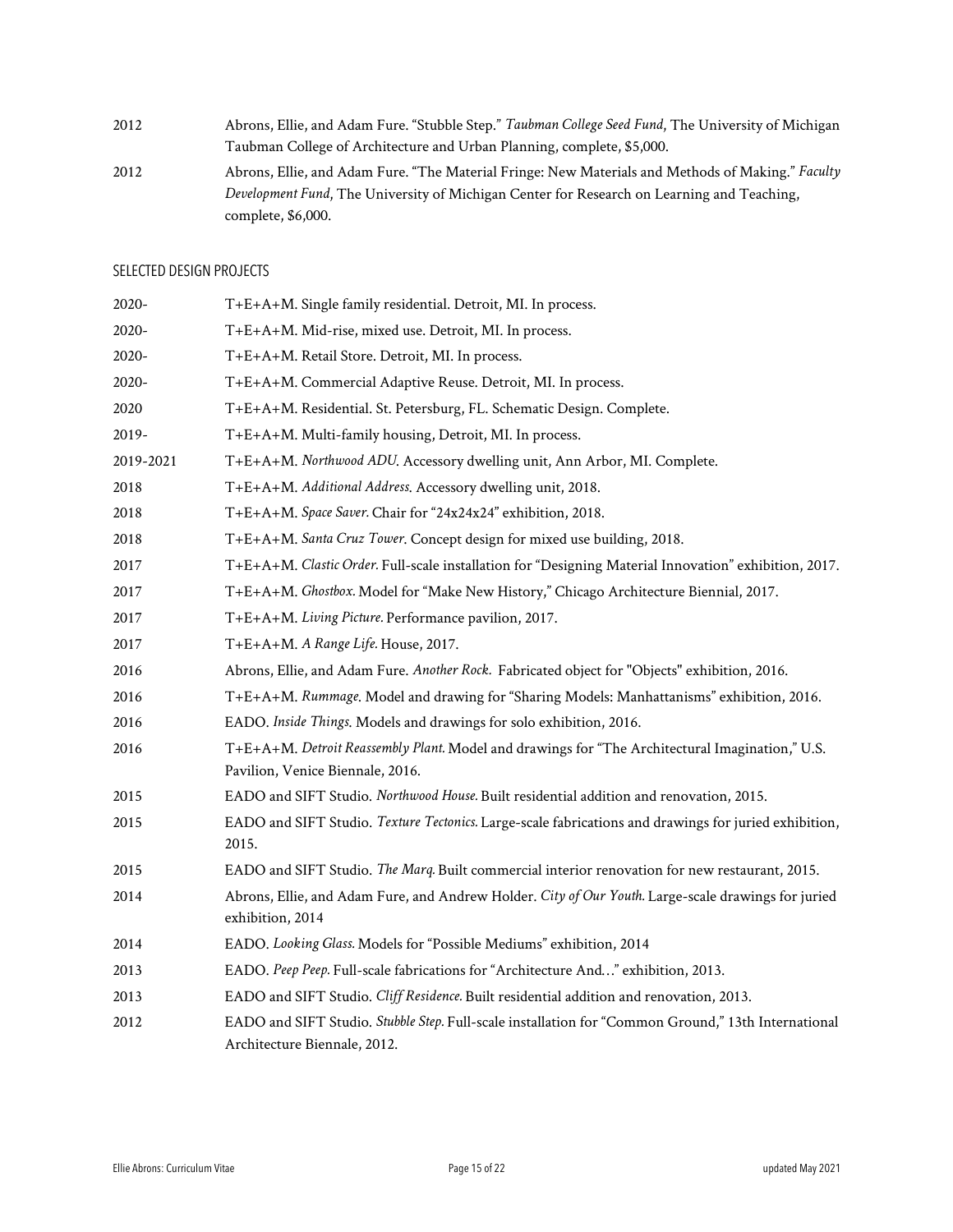| 2012 | Abrons, Ellie, and Adam Fure, James Graham, Meredith Miller, Thom Moran, Catie Newell, Troy       |
|------|---------------------------------------------------------------------------------------------------|
|      | Schaum and Rosalyne Shieh. Grounds for Detroit. Full-scale installation for "Common Ground," 13th |
|      | International Architecture Biennale, 2012.                                                        |
| 2010 | EADO and SIFT Studio. Tingle Room. Full-scale installation, 2010                                  |

#### With office dA:

| 2009 | Abrons, Ellie, project designer. United States and Canada Border Crossing. Office dA, 2009.         |
|------|-----------------------------------------------------------------------------------------------------|
| 2009 | Abrons, Ellie, project designer. 200 West Street Employee Dining Room and Servery. Office dA, 2009, |
|      | Recipient of AIA New York Chapter Award.                                                            |
| 2008 | Abrons, Ellie, project designer. Thunder Stadium. Office dA, 2008, Recipient of Progressive         |
|      | Architecture Awards Honorable Mention.                                                              |

### With Greg Lynn FORM:

| 2007 | Abrons, Ellie, project designer. BA8: BMW Design Headquarters. Greg Lynn FORM, 2007. |
|------|--------------------------------------------------------------------------------------|
| 2007 | Abrons, Ellie, project designer. ISTA Lecture Hall. Greg Lynn FORM, 2007.            |

#### With servo:

| 2006 | Abrons, Ellie, project designer. Dark Places. servo (David Erdman), 2006. |
|------|---------------------------------------------------------------------------|
|------|---------------------------------------------------------------------------|

### SELECTED DESIGN COMPETITIONS

| 2021 | T+E+A+M. Babyn Yar Model Pavilion. Invited competition, 2021.                                  |
|------|------------------------------------------------------------------------------------------------|
| 2018 | Abrons, Ellie, and Adam Fure, Meredith Miller, and Thom Moran. Shelf Life. Finalist, Pavilion  |
|      | competition, ACSA Fall Conference: PLAY with the Rules, 2018.                                  |
| 2018 | T+E+A+M. Lead Time. Finalist, Staging Construction competition, 2018.                          |
| 2017 | T+E+A+M. Living Picture. Winner, Adrian Smith Prize for the Ragdale Ring, 2017.                |
| 2017 | T+E+A+M. A Range Life. Hollywood House competition, 2017.                                      |
| 2016 | Abrons Ellie, and Adam Fure. Another Rock. Winner, Secret Life of Buildings Competition, 2016. |
| 2016 | T+E+A+M. A Stage for Other Worlds. Memorials for the Future competition, 2016.                 |
| 2015 | Abrons, Ellie. In Relief. WWI Memorial competition, 2015.                                      |
| 2014 | Abrons, Ellie. Orbit. DLECTRICITY competition, 2014.                                           |
| 2013 | Abrons Ellie, and Adam Fure. Pup Huddle. City of Dreams competition, 2013.                     |
| 2013 | Abrons, Ellie, and Adam Fure. Mirror Mirror. Shortlisted entry, BOFFO Building Fashion         |
|      | competition, 2013.                                                                             |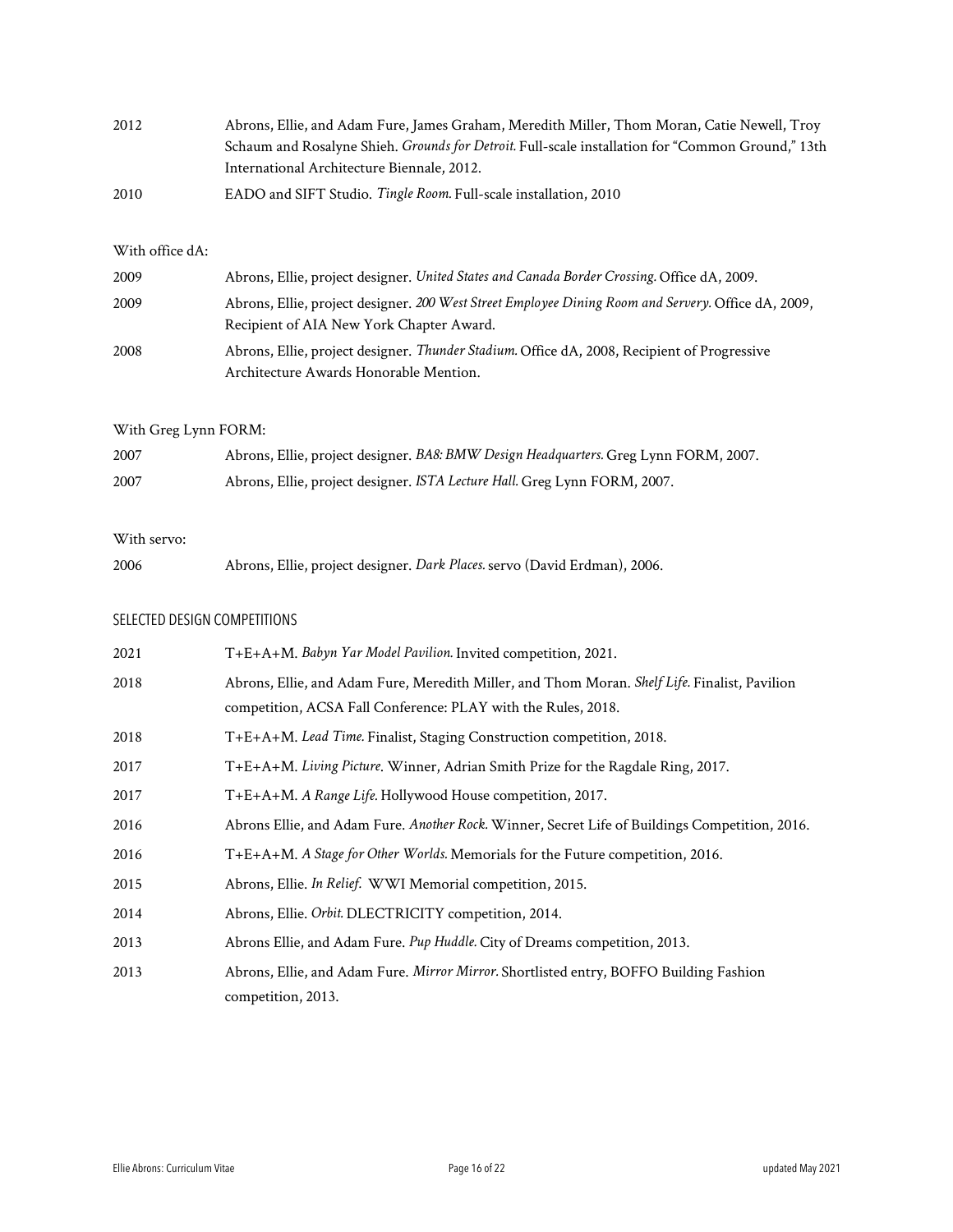#### **TEACHING**

#### COURSES TAUGHT

University of Michigan:

- Winter 2021 Arch 516: Graduate Required Course, "Representation"
- Winter 2021 Arch 411/509: Elective Seminar, "Becoming Digital"
- Fall 2020 Arch 672: Graduate Integrated "Systems" Studio, "In the Middle: Attainable Housing by Design"
- Fall 2020 Arch 411/509: Elective Seminar, "Becoming Digital"
- Fall 2019 Arch 409/509: Elective Seminar, "Becoming Digital"
- Fall 2019 Arch 412: Graduate Core Studio, "Form"
- 2018-2019 Graduate Thesis Co-coordinator (with McLain Clutter)
- Winter 2019 Arch 662: Graduate Thesis Studio, "Save As…"
- Winter 2019 Arch 509: Graduate Seminar, "Becoming Digital" (co-taught with Adam Fure)
- Fall 2018 Arch 412: Graduate Core Studio, "Form"
- Fall 2018 Arch 660: Graduate Thesis Preparation Seminar, "Save As..."
- Fall 2017 Arch 509: Elective Seminar, "Becoming Digital"
- 2016-2017 Graduate Thesis Coordinator
- Winter 2017 Arch 662: Graduate Thesis Studio, "Postdigital" (co-taught with Adam Fure)
- Winter 2017 Arch 211: Undergraduate Core Seminar, "Digital Drawing"
- Fall 2016 Arch 660: Graduate Thesis Preparation Seminar, "Postdigital" (co-taught with Adam Fure)
- Fall 2016 Arch 509: Graduate Seminar, "Practice Sessions"
- Winter 2016 Arch 662: Graduate Thesis Studio, "Inside Things"
- Winter 2016 Arch 211: Undergraduate Core Seminar, "Digital Drawing"
- Fall 2015 Arch 660: Graduate Thesis Preparation Seminar, "Inside Things"
- Fall 2015 Arch 509: Graduate Seminar, "Practice Sessions"
- Winter 2015 Arch 662: Graduate Thesis Studio, "Things" (co-taught with Adam Fure)
- Winter 2015 Arch 571: Graduate Digital Fabrication Seminar, "Surface Texture"
- Fall 2014 Arch 660: Graduate Thesis Preparation Seminar, "Things" (co-taught with Adam Fure)
- Fall 2014 Arch 211: Undergraduate Core Seminar, "Digital Drawing"
- Winter 2014 Arch 662: Graduate Thesis Studio, "Insides"
- Fall 2013 Arch 660: Graduate Thesis Preparation Seminar, "Insides"
- Winter 2013 Arch 662: Graduate Thesis Studio, "Insides"
- Winter 2013 Arch 591: Graduate Seminar, "Geometric Modeling"
- Fall 2012 Arch 660: Graduate Thesis Preparation Seminar, "Insides"
- Fall 2012 Arch 552: Graduate Core Design Studio, "Distributed"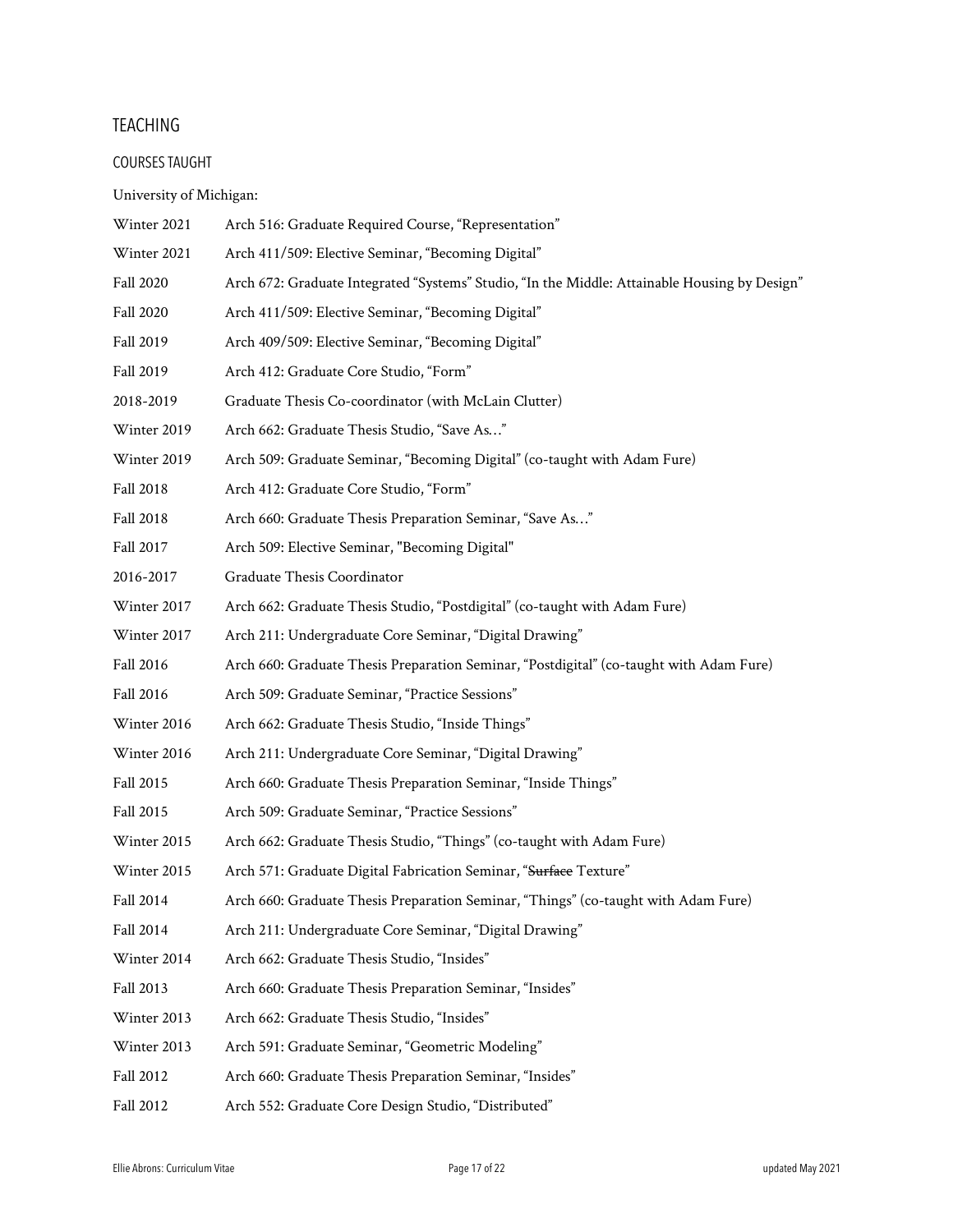| Winter 2012 | Arch 442: Undergraduate Studio IV, "STUFF: Occupying, Engaging, and Expanding the Interior"                    |
|-------------|----------------------------------------------------------------------------------------------------------------|
| Winter 2012 | Arch 421: Undergraduate Seminar, "Translations"                                                                |
| Fall 2011   | Arch 432: Undergraduate Studio III, "Broadcast: A Distributed Institution"                                     |
| Fall 2011   | Arch 509: Graduate Seminar, "Strange Making"                                                                   |
| Fall 2010   | Arch 509: Graduate Seminar, "The Material Fringe" (co-taught with Adam Fure)                                   |
| Fall 2010   | Arch 432: Undergraduate Studio III, "Within Reach" (co-taught with Tsz Ng Yan)                                 |
| Spring 2010 | Arch 409: Study-abroad Vertical Travel Course, "Drawing Architecture's Surface" (co-taught with<br>Adam Fure)  |
| Winter 2010 | Arch 442: Undergraduate Studio IV, "Mother Ditch: Architectural Intervention and the Los Angeles<br>River"     |
| Fall 2009   | Arch 432: Undergraduate Studio III, "Ar(c) ollective"                                                          |
| Fall 2009   | Arch 516: Graduate Representation Seminar, "Family Ties: The Generic Primitive and Extensible<br>Morphologies" |

### University of California Berkeley:

| <b>Fall 2006</b> |  | Graduate Design Studio, "Supernatural Supersurface" (assistant to David Erdman) |  |
|------------------|--|---------------------------------------------------------------------------------|--|
|------------------|--|---------------------------------------------------------------------------------|--|

### GUEST INSTRUCTION

| Winter 2019 | Visiting Assistant Professor, Hong Kong University Department of Architecture, Options Studio,      |
|-------------|-----------------------------------------------------------------------------------------------------|
|             | "Building Rendering," co-taught with Adam Fure and Thom Moran.                                      |
| Fall 2017   | Visiting Assistant Professor, Princeton University School of Architecture, "Arc 501: First Semester |
|             | Studio," co-taught with Michael Meredith.                                                           |
| Winter 2017 | Visiting Assistant Professor, University of California Los Angeles, Department of Architecture and  |
|             | Urban Design, AUD 401: Advanced Options Studio, "Sticks and Screens," co-taught with Adam Fure.     |
| Winter 2016 | Dale Taylor Visiting Lectureship. Faculty of Environmental Design, University of Calgary            |

### OTHER INSTRUCTION & CURRICULAR INITIATIVES

| 2018 | Abrons, Ellie. Independent Study Advisor, University of Michigan Taubman College of Architecture |
|------|--------------------------------------------------------------------------------------------------|
|      | and Urban Planning, Fall 2018                                                                    |
| 2018 | Abrons, Ellie. Guest Lecturer to graduate seminar course, Graduate School of Design, Harvard     |
|      | University, October 2018.                                                                        |
| 2018 | Abrons, Ellie. Guest Lecturer to graduate seminar course, School of Architecture + Planning,     |
|      | Massachusetts Institute of Technology (MIT), March 2018.                                         |
| 2018 | Abrons, Ellie, and Meredith Miller. Tex_Obj. Workshop Leader, School of Architecture, Tulane     |
|      | University, February 2018.                                                                       |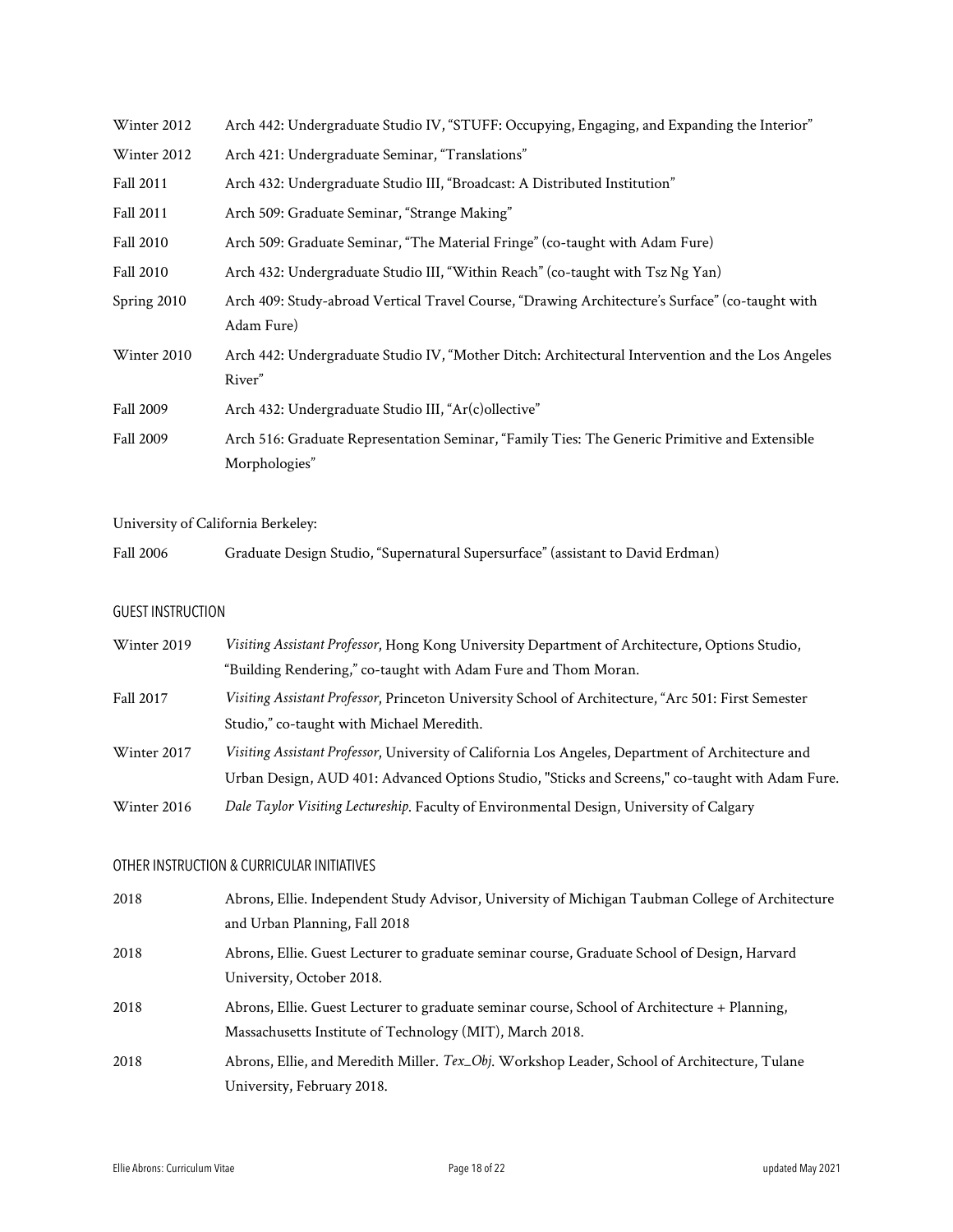| 2017-2018       | Abrons, Ellie, and Adam Fure. Becoming Digital. Co-organizer, University of Michigan Taubman     |
|-----------------|--------------------------------------------------------------------------------------------------|
|                 | College of Architecture and Urban Planning, September 2017 - March 2018.                         |
| $2015$ -present | Abrons, Ellie, and Adam Fure and Andrew Holder. Practice Sessions. Co-organizer, University of   |
|                 | Michigan Taubman College of Architecture and Urban Planning, September 2015 – present.           |
| 2015-2017       | Abrons, Ellie. Faculty Mentor, Undergraduate Research Opportunity Program, The University of     |
|                 | Michigan, 2015 - 2017.                                                                           |
| 2014-2015       | Abrons, Ellie. Independent Study Advisor, University of Michigan Taubman College of Architecture |
|                 | and Urban Planning, September 2014 – April 2015.                                                 |
| 2013            | Abrons, Ellie. Modelrama. Workshop Leader, Possible Mediums, February 2013.                      |

#### INVITED JURIES

| 2021 | M.Arch Review. University of Toronto: John H. Daniels Faculty of Architecture.                   |  |  |  |  |
|------|--------------------------------------------------------------------------------------------------|--|--|--|--|
| 2021 | M.Arch Review. Columbia University: Graduate School of Architecture, Planning, and Preservation. |  |  |  |  |
| 2021 | M.Arch Thesis Review. Harvard University: Graduate School of Design.                             |  |  |  |  |
| 2020 | Seminar Review. Yale University: School of Architecture.                                         |  |  |  |  |
| 2019 | Undergraduate Studio Review. Ohio State University: Knowlton School of Architecture.             |  |  |  |  |
| 2019 | M.Arch Thesis Review. SCI-Arc.                                                                   |  |  |  |  |
| 2019 | M.Arch Thesis Review. Harvard University: Graduate School of Design.                             |  |  |  |  |
| 2018 | Super Jury. University of Wisconsin Milwaukee, School of Architecture and Urban Planning.        |  |  |  |  |
| 2018 | M.Arch Studio Review. Pratt Institute School of Architecture.                                    |  |  |  |  |
| 2018 | M.Arch Studio Review. University of Pennsylvania Design.                                         |  |  |  |  |
| 2018 | M.Arch II Thesis Review. Princeton University School of Architecture.                            |  |  |  |  |
| 2017 | M.Arch Studio Review. University of Waterloo School of Architecture.                             |  |  |  |  |
| 2017 | B. Arch Studio Review. SCI-Arc.                                                                  |  |  |  |  |
| 2017 | M.Arch Studio Review. MIT Department of Architecture.                                            |  |  |  |  |
| 2017 | Advanced Studio Review. Yale University: School of Architecture.                                 |  |  |  |  |
| 2017 | M.Arch Core Studio Review. Harvard University: Graduate School of Design                         |  |  |  |  |
| 2017 | M.Arch II Thesis Review. Princeton University School of Architecture.                            |  |  |  |  |
| 2016 | B.Arch Thesis Review. Cornell University: College of Architecture, Art and Planning.             |  |  |  |  |
| 2016 | M.Arch Thesis Review. University of California Berkeley: College of Environmental Design.        |  |  |  |  |
| 2016 | M.Arch Thesis Review. University of Toronto: John H. Daniels Faculty of Architecture.            |  |  |  |  |
| 2016 | M.Arch Studio Review. University of Pennsylvania: Penn Design.                                   |  |  |  |  |
| 2015 | B.Arch Studio Review. The Cooper Union: The Irwin S. Chanin School of Architecture.              |  |  |  |  |
| 2015 | M.Arch Thesis Review. University of Toronto: John H. Daniels Faculty of Architecture.            |  |  |  |  |
| 2014 | Undergraduate Studio Review. University of Illinois Chicago: School of Architecture.             |  |  |  |  |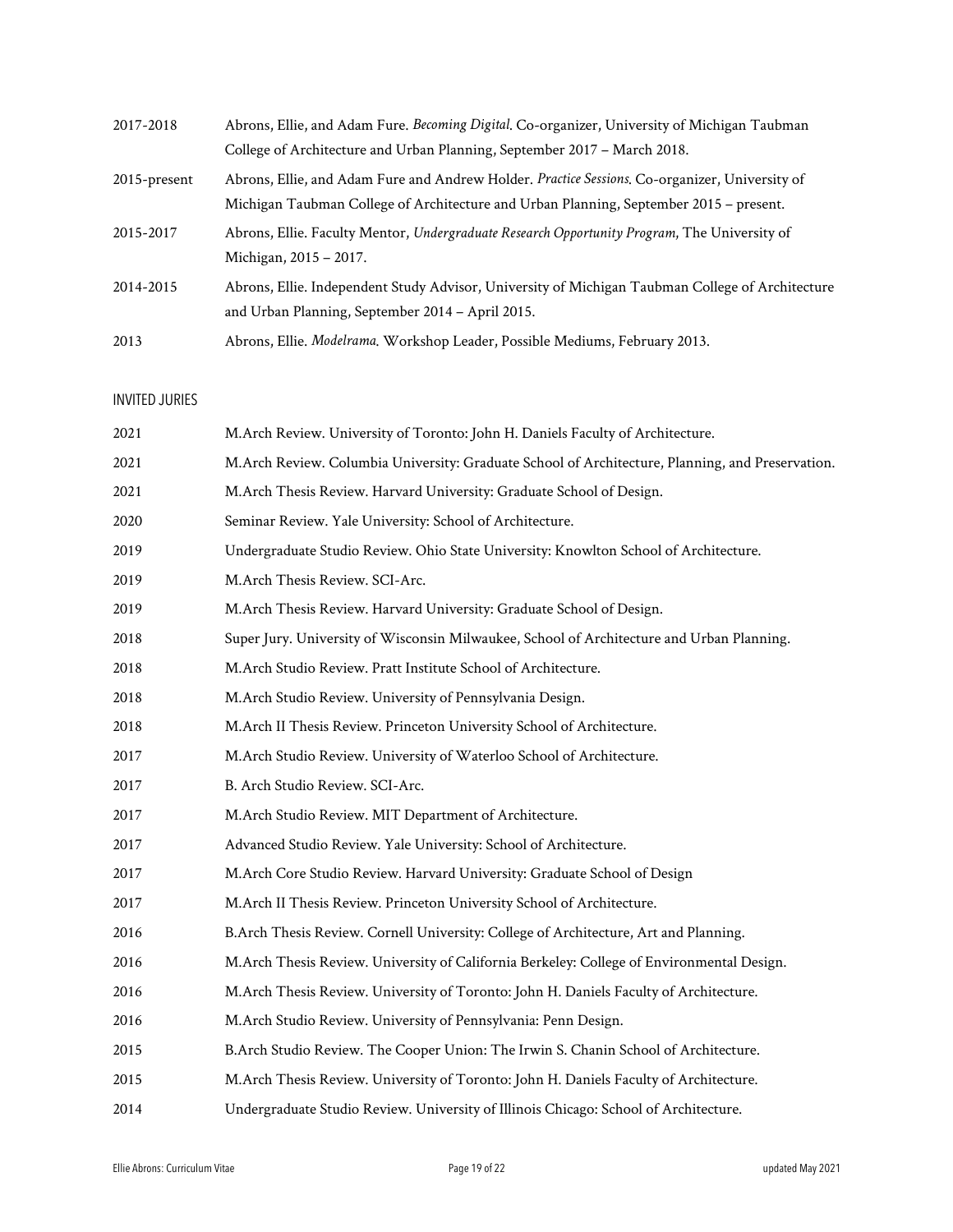| 2014 | Graduate Seminar Review. Yale School of Architecture.                                        |  |  |  |
|------|----------------------------------------------------------------------------------------------|--|--|--|
| 2014 | Undergraduate Studio Review. Ohio State University: Knowlton School of Architecture.         |  |  |  |
| 2013 | Undergraduate Studio Review. University of Illinois Chicago: School of Architecture.         |  |  |  |
| 2011 | Graduate Studio Review. KTH Institute of Technology.                                         |  |  |  |
| 2010 | Undergraduate Studio Review. University of Kentucky: College of Design.                      |  |  |  |
| 2009 | Undergraduate Studio Review. University of Kentucky: College of Design.                      |  |  |  |
| 2007 | Graduate Studio Review. University of California Berkeley: College of Environmental Design.  |  |  |  |
| 2007 | Graduate Studio Review. University of California Los Angeles: Department of Architecture and |  |  |  |
|      | Urban Design.                                                                                |  |  |  |

### RECOGNITION OF STUDENT WORK

| 2020 | Manzo, Rosa, course instructor. Studio project selected for Honorable Mention, Annual Student Show |
|------|----------------------------------------------------------------------------------------------------|
|      | Awards. Taubman College of Architecture and Urban Planning, 2020.                                  |
| 2019 | Feltz, Liz, course instructor. Thesis project selected for Honors Exhibition. Taubman College of   |
|      | Architecture and Urban Planning, 2019.                                                             |
| 2018 | Onur Kamburoglu, Ssu-ing Wu, and Jonathan Yates, course instructor (with Adam Fure). Thesis        |
|      | project selected for publication in Dimensions, no. 30. Taubman College of Architecture and Urban  |
|      | Planning, 2018.                                                                                    |
| 2017 | Onur Kamburoglu, Ssu-ing Wu, and Jonathan Yates, course instructor (with Adam Fure). Thesis        |
|      | project winner of Burton L. Kampner Memorial Award. Taubman College of Architecture and Urban      |
|      | Planning, 2017.                                                                                    |
| 2016 | Thesis project selected for publication: Barber, Brian and Joseph Donelko Jr. "Noun Things."       |
|      | Dimensions 29. Ann Arbor, MI: A. Alfred Taubman College of Architecture and Urban Planning         |
|      | (2016): 134-141 (co-taught with Adam Fure)                                                         |
| 2016 | Thesis project selected for publication: Hyuk Choi, Soo, and Kevin Gurtowsky and Yunzhi Ou.        |
|      | "Casting Doubt: A Matter of Perception." Dimensions 29. Ann Arbor, MI: A. Alfred Taubman           |
|      | College of Architecture and Urban Planning (2016): 100-107 (co-taught with Adam Fure)              |
| 2015 | Graduate Thesis Award, Honorable Mention. Barber, Brian and Joseph Donelko Jr. Noun Things.        |
|      | 2015. (co-taught with Adam Fure)                                                                   |
| 2015 | Thesis project selected for publication: Dwyer, Johnny. "Rugged." Dimensions 28. Ann Arbor, MI: A. |
|      | Alfred Taubman College of Architecture and Urban Planning (2015): 56-65                            |
| 2015 | Thesis project selected for publication: Ng, Issac. "Immediacy At Extremes." Dimensions 28. Ann    |
|      | Arbor, MI: A. Alfred Taubman College of Architecture and Urban Planning (2015): 82-91              |
| 2014 | Thesis project selected for publication: del RioVelez, Dorimar. "FLATend." Dimensions 27. Ann      |
|      | Arbor, MI: A. Alfred Taubman College of Architecture and Urban Planning (2014): 18-27              |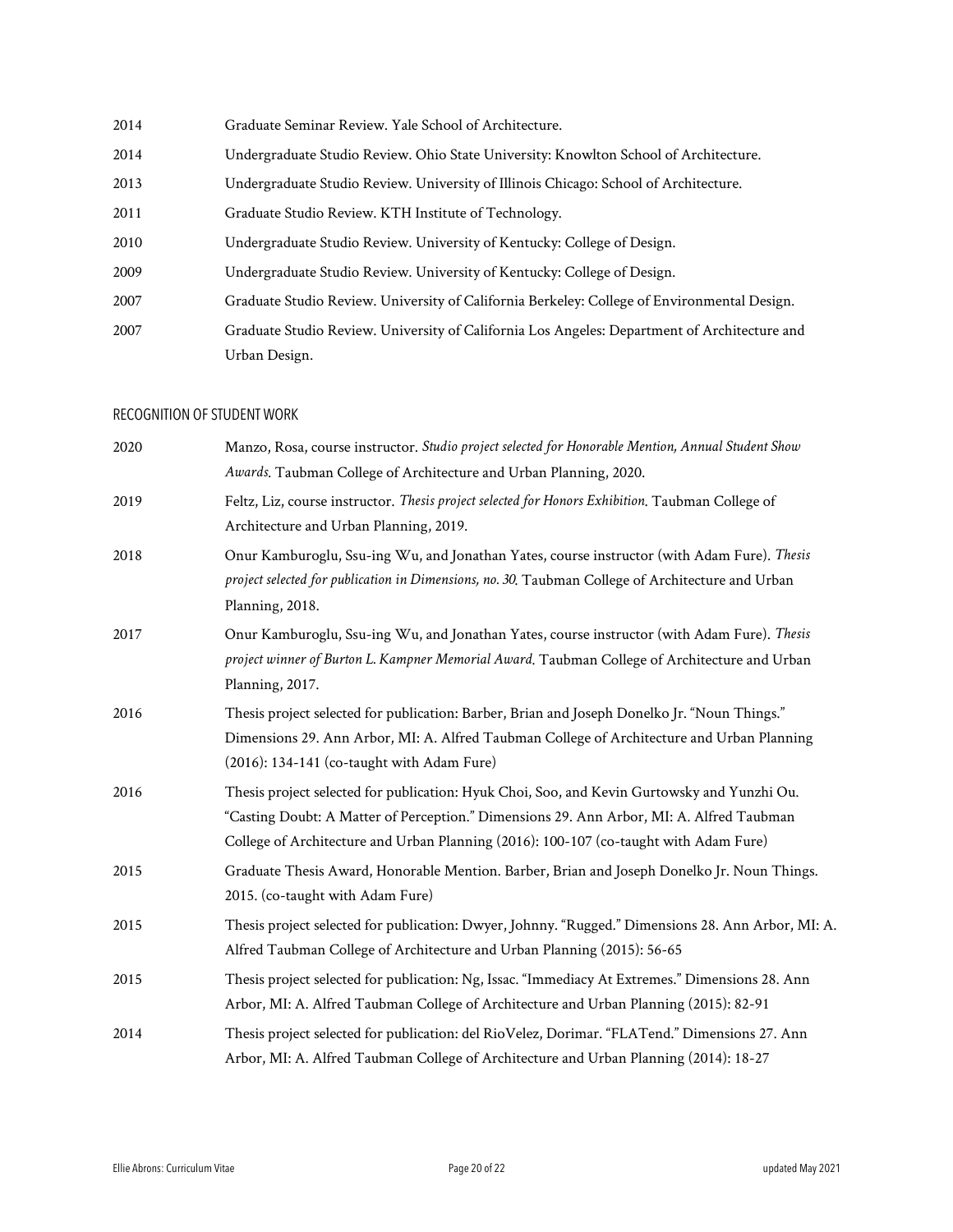2014 Thesis project selected for publication: Safley, Nick. "Animal House." Dimensions 27. Ann Arbor, MI: A. Alfred Taubman College of Architecture and Urban Planning (2014): 144-153

SERVICE

#### NATIONAL

| 2019 | Paper Reviewer, Journal of Architectural Education (JAE), 73:2      |
|------|---------------------------------------------------------------------|
| 2018 | Paper Reviewer, 107th annual ACSA National Meeting, Pittsburgh, PA. |
| 2018 | Paper Reviewer. TxA Digital Technology Conference, Austin, TX.      |
| 2018 | Paper Reviewer, ACSA Fall Conference, Milwaukee, WI.                |
| 2017 | Paper Reviewer, ACSA Fall Conference, Marfa, TX.                    |
| 2017 | Paper Reviewer. TxA Digital Technology Conference, Austin, TX.      |
| 2016 | Project Reviewer. ACADIA Conference, Ann Arbor, MI.                 |
| 2016 | Paper Reviewer. TxA Digital Technology Conference, Austin, TX.      |
| 2016 | Project Reviewer. ACSA International Conference, Santiago, Chile.   |
| 2015 | Paper Reviewer. 104th annual ACSA National Meeting, Seattle, WA.    |
| 2014 | Paper Reviewer. 103rd annual ACSA National Meeting, Toronto, CA.    |

#### UNIVERSITY

| 2019      | Faculty Reviewer. Faculty Grants, University of Michigan Office of Research, The University of |  |  |  |
|-----------|------------------------------------------------------------------------------------------------|--|--|--|
|           | Michigan.                                                                                      |  |  |  |
| 2016      | Session Leader (with Adam Fure). Provost's Seminar on Teaching, The University of Michigan.    |  |  |  |
| 2015-2017 | Faculty Mentor. Undergraduate Research Opportunity Program, The University of Michigan.        |  |  |  |
| 2015      | Faculty Reviewer. Faculty Grants, University of Michigan Office of Research, The University of |  |  |  |
|           | Michigan.                                                                                      |  |  |  |

### COLLEGE

| 2018-2019 | Member. Review Culture Working Group, Taubman College of Architecture and Urban Planning     |  |  |
|-----------|----------------------------------------------------------------------------------------------|--|--|
|           | and STAMPS School of Art & Design                                                            |  |  |
| 2017-2018 | Member. Associate Dean Search Committee, Taubman College of Architecture and Urban Planning. |  |  |
| 2012-2018 | Member. Technology Committee, Taubman College of Architecture and Urban Planning.            |  |  |

#### PROGRAM/DEPARTMENT

| 2020-ongoing | Member, Executive Committee, Digital Studies Institute.                                 |  |  |  |
|--------------|-----------------------------------------------------------------------------------------|--|--|--|
| 2020-2021    | Chair. Fellowship Search Committee, Taubman College of Architecture and Urban Planning. |  |  |  |